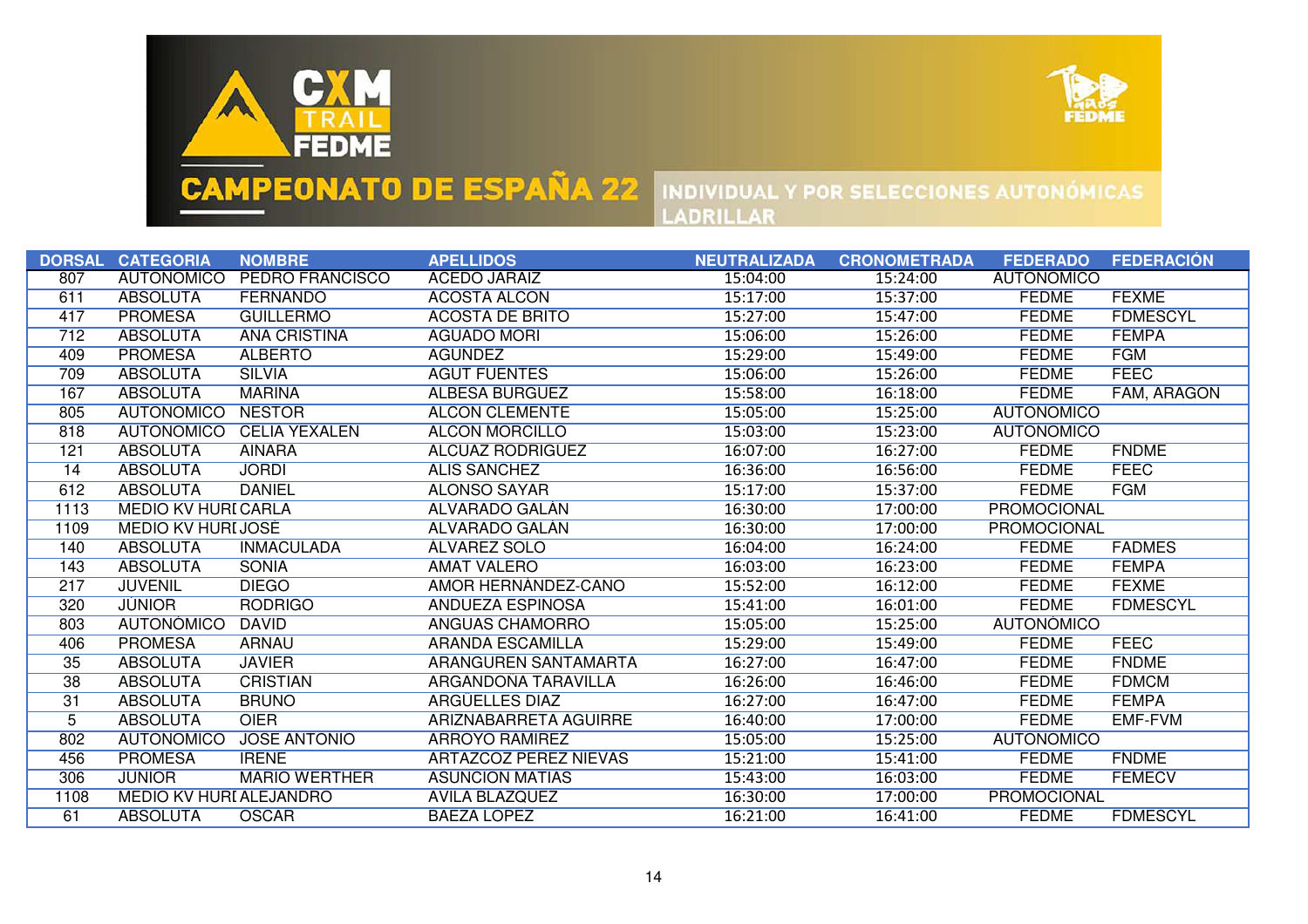



|                | DORSAL CATEGORIA             | <b>NOMBRE</b>             | <b>APELLIDOS</b>          | <b>NEUTRALIZADA</b> | <b>CRONOMETRADA</b> | <b>FEDERADO</b>    | <b>FEDERACIÓN</b> |
|----------------|------------------------------|---------------------------|---------------------------|---------------------|---------------------|--------------------|-------------------|
| 218            | <b>JUVENIL</b>               | <b>LLEIR</b>              | <b>BARCONS COMAPOSADA</b> | 15:52:00            | 16:12:00            | <b>FEDME</b>       | <b>FEEC</b>       |
| 1107           | <b>MEDIO KV HURI RODRIGO</b> |                           | <b>BARRADO SANTOS</b>     | 16:30:00            | 17:00:00            | <b>PROMOCIONAL</b> |                   |
| 401            | <b>PROMESA</b>               | <b>ISAAC</b>              | <b>BARTI SOLA</b>         | 15:31:00            | 15:51:00            | <b>FEDME</b>       | <b>FEEC</b>       |
| 309            | <b>JUNIOR</b>                | <b>JON</b>                | <b>BAZ</b>                | 15:43:00            | 16:03:00            | <b>FEDME</b>       | <b>EMF-FVM</b>    |
| 332            | <b>JUNIOR</b>                | <b>UNAI</b>               | <b>BAZ ARKOTXA</b>        | 15:38:00            | 15:58:00            | <b>FEDME</b>       | EMF-FVM           |
| 330            | <b>JÚNIOR</b>                | <b>MIKEL</b>              | <b>BAZ ARKOTXA</b>        | 15:39:00            | 15:59:00            | <b>FEDME</b>       | <b>EMF-FVM</b>    |
| 321            | <b>JUNIOR</b>                | <b>ROGER</b>              | <b>BELLA PIÑOL</b>        | 15:40:00            | 16:00:00            | <b>FEDME</b>       | <b>FEEC</b>       |
| 6              | <b>ABSOLUTA</b>              | <b>JOSE ANTONIO</b>       | <b>BELLIDO</b>            | 16:38:00            | 16:58:00            | <b>FEDME</b>       | <b>FGM</b>        |
| 704            | <b>ABSOLUTA</b>              | <b>MARIA</b>              | <b>BELTRAN TOLEDO</b>     | 15:07:00            | 15:27:00            | <b>FEDME</b>       | <b>FEMECV</b>     |
| 322            | <b>JUNIOR</b>                | <b>MIGUEL</b>             | <b>BENITEZ BERMEJO</b>    | 15:40:00            | 16:00:00            | <b>FEDME</b>       | <b>FADMES</b>     |
| 651            | <b>ABSOLUTA</b>              | <b>FELIPE</b>             | <b>BENITO RAMOS</b>       | 15:09:00            | 15:29:00            | <b>FEDME</b>       | <b>FEXME</b>      |
| 256            | <b>JUVENIL</b>               | <b>CANDELA</b>            | <b>BENLLOCH CARCEL</b>    | 15:46:00            | 16:06:00            | <b>FEDME</b>       | <b>FEMECV</b>     |
| 912            | <b>OPEN</b>                  | <b>DANIEL</b>             | <b>BERROCAL RODRIGO</b>   | 15:00:00            | 15:20:00            | <b>OPEN</b>        |                   |
| $\overline{7}$ | <b>ABSOLUTA</b>              | <b>MIKEL</b>              | <b>BEUNZA IRAIZOZ</b>     | 16:38:00            | 16:58:00            | <b>FEDME</b>       | <b>FNDME</b>      |
| 658            | <b>ABSOLUTA</b>              | <b>JAVIER</b>             | <b>BISBAL MARTIN</b>      | 15:08:00            | 15:28:00            | <b>FEDME</b>       | <b>FGM</b>        |
| 357            | <b>JÚNIOR</b>                | <b>IRIA</b>               | <b>BLAS RODRIGUEZ</b>     | 15:33:00            | 15:53:00            | <b>FEDME</b>       | <b>FCDME</b>      |
| 701            | <b>ABSOLUTA</b>              | <b>ALBA</b>               | <b>BLAZQUEZ GARCIA</b>    | 15:07:00            | 15:27:00            | <b>FEDME</b>       | <b>FEXME</b>      |
| 4              | <b>ABSOLUTA</b>              | <b>JORDI</b>              | <b>BOLET ARAGONES</b>     | 16:40:00            | 17:00:00            | <b>FEDME</b>       | <b>FEEC</b>       |
| 655            | <b>ABSOLUTA</b>              | <b>FERNANDO</b>           | <b>BORRAJO DEL RIO</b>    | 15:09:00            | 15:29:00            | <b>FEDME</b>       | <b>FCDME</b>      |
| 257            | <b>JUVENIL</b>               | <b>ANA</b>                | <b>BRAVO NAVARRO</b>      | 15:46:00            | 16:06:00            | <b>FEDME</b>       | <b>FADMES</b>     |
| 169            | <b>ABSOLUTA</b>              | <b>LETICIA</b>            | <b>BULLIDO</b>            | 15:58:00            | 16:18:00            | <b>FEDME</b>       | <b>FGM</b>        |
| 640            | <b>ABSOLUTA</b>              | <b>ISIDOR</b>             | CABALLERO BRAVO           | 15:12:00            | 15:32:00            | <b>FEDME</b>       | EMF-FVM           |
| 410            | <b>PROMESA</b>               | <b>JAVIER</b>             | <b>CABESTRE SAHUN</b>     | 15:29:00            | 15:49:00            | <b>FEDME</b>       | FAM, ARAGÓN       |
| 253            | <b>JUVENIL</b>               | <b>CARRODILLA</b>         | <b>CABESTRE SAHUN</b>     | 15:47:00            | 16:07:00            | <b>FEDME</b>       | FAM, ARAGÓN       |
| 129            | <b>ABSOLUTA</b>              | <b>BEL</b>                | CALERO GARAU              | 16:06:00            | 16:26:00            | <b>FEDME</b>       | <b>FBME</b>       |
| 334            | <b>JUNIOR</b>                | <b>ERIK</b>               | <b>CALERO MAÑAS</b>       | 15:38:00            | 15:58:00            | <b>FEDME</b>       | <b>FEEC</b>       |
| 144            | <b>ABSOLUTA</b>              | <b>MARIA DEL CASTILLO</b> | <b>CALLES CABACO</b>      | 16:03:00            | 16:23:00            | <b>FEDME</b>       | <b>FEXME</b>      |
| 254            | <b>JUVENIL</b>               | <b>AROA</b>               | <b>CALVO GÓMEZ</b>        | 15:47:00            | 16:07:00            | <b>FEDME</b>       | <b>FEMPA</b>      |
| 114            | <b>ABSOLUTA</b>              | <b>IGONE</b>              | <b>CAMPOS ODRIOZOLA</b>   | 16:14:00            | 16:34:00            | <b>FEDME</b>       | EMF-FVM           |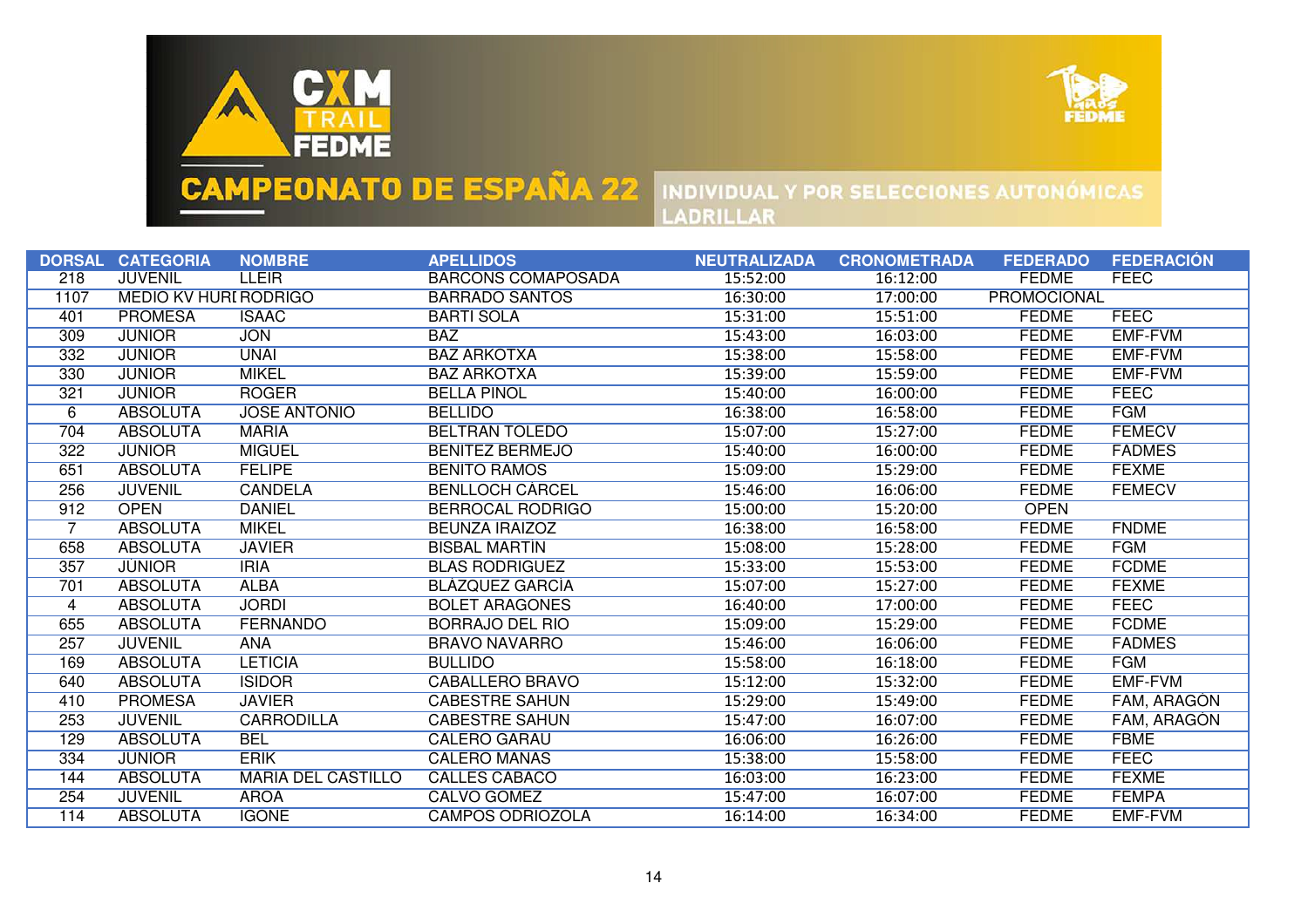



|      | DORSAL CATEGORIA              | <b>NOMBRE</b>        | <b>APELLIDOS</b>         | <b>NEUTRALIZADA</b> | <b>CRONOMETRADA</b> | <b>FEDERADO</b>    | <b>FEDERACIÓN</b> |
|------|-------------------------------|----------------------|--------------------------|---------------------|---------------------|--------------------|-------------------|
| 323  | <b>JÚNIOR</b>                 | <b>DAVID</b>         | <b>CANO VISIER</b>       | 15:40:00            | 16:00:00            | <b>FEDME</b>       | <b>FDMCM</b>      |
| 413  | <b>PROMESA</b>                | <b>MIQUEL ANGEL</b>  | <b>CAPO CRESPI</b>       | 15:28:00            | 15:48:00            | <b>FEDME</b>       | <b>FBME</b>       |
| 66   | <b>ABSOLUTA</b>               | <b>MIGUEL</b>        | <b>CAPO SOLER</b>        | 16:20:00            | 16:40:00            | <b>FEDME</b>       | <b>FBME</b>       |
| 1111 | <b>MEDIO KV HURI MACARENA</b> |                      | <b>CARMONA MAYORAL</b>   | 16:30:00            | 17:00:00            | <b>PROMOCIONAL</b> |                   |
| 50   | <b>ABSOLUTA</b>               | <b>RUBEN</b>         | <b>CASENY CATALA</b>     | 16:24:00            | 16:44:00            | <b>FEDME</b>       | <b>FEMECV</b>     |
| 404  | <b>PROMESA</b>                | <b>ARNAU</b>         | <b>CASES DE MATIAS</b>   | 15:31:00            | 15:51:00            | <b>FEDME</b>       | <b>FEEC</b>       |
| 130  | <b>ABSOLUTA</b>               | <b>SARA</b>          | <b>CASES DILOY</b>       | 16:06:00            | 16:26:00            | <b>FEDME</b>       | FAM, ARAGÓN       |
| 201  | <b>JUVENIL</b>                | <b>JAN</b>           | <b>CASTILLO PAREDES</b>  | 15:57:00            | 16:17:00            | <b>FEDME</b>       | <b>FEEC</b>       |
| 124  | <b>ABSOLUTA</b>               | <b>LEIRE</b>         | <b>CASTREJON</b>         | 16:07:00            | 16:27:00            | <b>FEDME</b>       | <b>FGM</b>        |
| 29   | <b>ABSOLUTA</b>               | <b>HUGO</b>          | <b>CEREZO BLANCO</b>     | 16:28:00            | 16:48:00            | <b>FEDME</b>       | <b>FEMPA</b>      |
| 212  | <b>JUVENIL</b>                | <b>IKER</b>          | <b>CHAVARRIA SEVA</b>    | 15:55:00            | 16:15:00            | <b>FEDME</b>       | <b>FEMECV</b>     |
| 318  | <b>JUNIOR</b>                 | <b>DANIEL</b>        | CIMADEVILLA ZARAGOZA     | 15:41:00            | 16:01:00            | <b>FEDME</b>       | <b>FEMPA</b>      |
| 9    | <b>ABSOLUTA</b>               | <b>CARLOS MANUEL</b> | <b>CIPRES CASTILLO</b>   | 16:38:00            | 16:58:00            | <b>FEDME</b>       | <b>FEMECV</b>     |
| 1001 | <b>MEDIO KV HURLJAVIER</b>    |                      | <b>COLLADO MOGENA</b>    | 16:40:00            | 17:02:00            | <b>PROMOCIONAL</b> |                   |
| 27   | <b>ABSOLUTA</b>               | <b>BIEL</b>          | <b>COMPANY RUBIO</b>     | 16:28:00            | 16:48:00            | <b>FEDME</b>       | <b>FBME</b>       |
| 262  | <b>JUVENIL</b>                | <b>MAR</b>           | <b>CÓRDOBA MATIAS</b>    | 15:45:00            | 16:05:00            | <b>FEDME</b>       | <b>FEEC</b>       |
| 356  | <b>JÜNIOR</b>                 | <b>CLAUDIA</b>       | <b>CORRAL HODAR</b>      | 15:32:00            | 15:52:00            | <b>FEDME</b>       | <b>FDMESCYL</b>   |
| 618  | <b>ABSOLUTA</b>               | <b>DIEGO</b>         | <b>COTERA GONZALO</b>    | 15:16:00            | 15:36:00            | <b>FEDME</b>       | <b>FEMPA</b>      |
| 125  | <b>ABSOLUTA</b>               | <b>TAMARA</b>        | <b>CRESPO ABASCAL</b>    | 16:07:00            | 16:27:00            | <b>FEDME</b>       | <b>FCDME</b>      |
| 659  | <b>ABSOLUTA</b>               | <b>JESUS</b>         | <b>CRESPO HERRERO</b>    | 15:08:00            | 15:28:00            | <b>FEDME</b>       | <b>FCDME</b>      |
| 164  | <b>ABSOLUTA</b>               | <b>EVA</b>           | <b>CRUZ MONTALVAN</b>    | 15:59:00            | 16:19:00            | <b>FEDME</b>       | <b>FEMPA</b>      |
| 412  | <b>PROMESA</b>                | <b>TOMAS</b>         | <b>CUARTERO NAVARRO</b>  | 15:28:00            | 15:48:00            | <b>FEDME</b>       | <b>FEMECV</b>     |
| 222  | <b>JUVENIL</b>                | <b>PABLO</b>         | <b>DE DIEGO</b>          | 15:51:00            | 16:11:00            | <b>FEDME</b>       | <b>FGM</b>        |
| 103  | <b>ABSOLUTA</b>               | <b>FATIMA</b>        | DE DIEGO                 | 16:18:00            | 16:38:00            | <b>FEDME</b>       | <b>FGM</b>        |
| 630  | <b>ABSOLUTA</b>               | <b>JUAN</b>          | <b>DE DIEGO GARCIA</b>   | 15:14:00            | 15:34:00            | <b>FEDME</b>       | <b>FGM</b>        |
| 646  | <b>ABSOLUTA</b>               | <b>ANGEL</b>         | DE LA ENCARNACIÓN MORENO | 15:10:00            | 15:30:00            | <b>FEDME</b>       | <b>FGM</b>        |
| 258  | <b>JUVENIL</b>                | <b>LUNA</b>          | <b>DE LA FUENTE</b>      | 15:46:00            | 16:06:00            | <b>FEDME</b>       | <b>FGM</b>        |
| 713  | <b>ABSOLUTA</b>               | <b>MARIA</b>         | DE LA FUENTE ROMERO      | 15:06:00            | 15:26:00            | <b>FEDME</b>       | <b>FADMES</b>     |
| 119  | <b>ABSOLUTA</b>               | <b>MARIA</b>         | DE LA TORRE CELADES      | 16:12:00            | 16:32:00            | <b>FEDME</b>       | <b>FEMECV</b>     |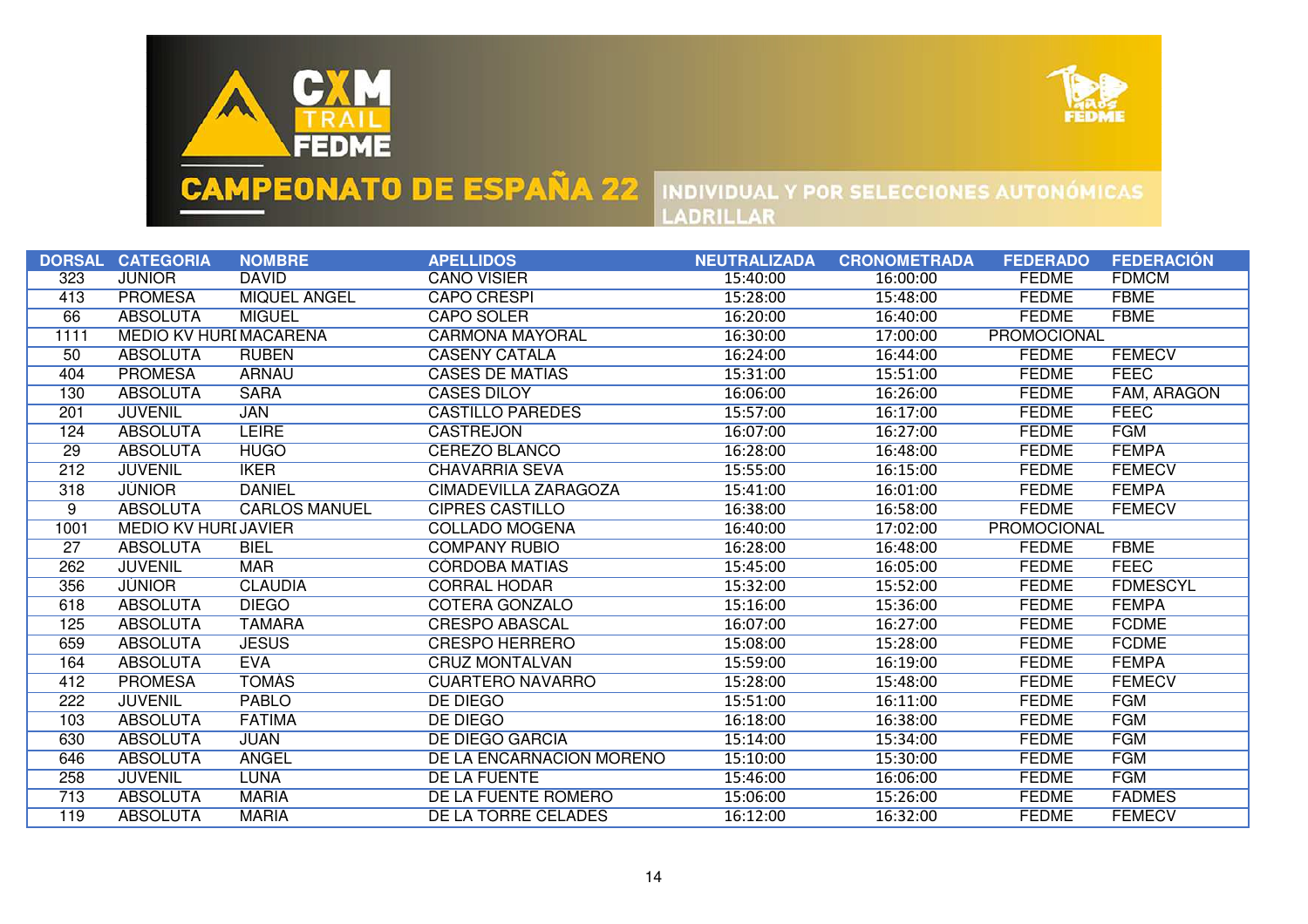



| <b>DE MIGUEL ROJAS</b><br><b>OPEN</b><br>906<br><b>OPEN</b><br><b>GUSTAVO</b><br>15:01:00<br>15:21:00<br><b>AUTONÓMICO</b><br><b>LOLA</b><br>DEL ARCO DELICADO<br><b>AUTONÓMICO</b><br>817<br>15:03:00<br>15:23:00<br><b>ABSOLUTA</b><br><b>JOAQUIN</b><br><b>DIAZ MONTERO</b><br>15:17:00<br><b>FEDME</b><br><b>FADMES</b><br>614<br>15:37:00<br><b>ABSOLUTA</b><br><b>DIEGO</b><br><b>FEDME</b><br><b>FDMCM</b><br>$\overline{12}$<br><b>DIAZ ORTEGA</b><br>16:36:00<br>16:56:00<br><b>FEDME</b><br><b>ABSOLUTA</b><br><b>DIEGO</b><br>16:23:00<br>16:43:00<br><b>FCDME</b><br><b>DIAZ PANDO</b><br>51<br><b>ISRAEL</b><br><b>FEXME</b><br><b>PROMESA</b><br><b>DIAZ SANCHEZ</b><br>15:28:00<br><b>FEDME</b><br>15:48:00<br>414 |  |
|-----------------------------------------------------------------------------------------------------------------------------------------------------------------------------------------------------------------------------------------------------------------------------------------------------------------------------------------------------------------------------------------------------------------------------------------------------------------------------------------------------------------------------------------------------------------------------------------------------------------------------------------------------------------------------------------------------------------------------------|--|
|                                                                                                                                                                                                                                                                                                                                                                                                                                                                                                                                                                                                                                                                                                                                   |  |
|                                                                                                                                                                                                                                                                                                                                                                                                                                                                                                                                                                                                                                                                                                                                   |  |
|                                                                                                                                                                                                                                                                                                                                                                                                                                                                                                                                                                                                                                                                                                                                   |  |
|                                                                                                                                                                                                                                                                                                                                                                                                                                                                                                                                                                                                                                                                                                                                   |  |
|                                                                                                                                                                                                                                                                                                                                                                                                                                                                                                                                                                                                                                                                                                                                   |  |
|                                                                                                                                                                                                                                                                                                                                                                                                                                                                                                                                                                                                                                                                                                                                   |  |
| <b>OPEN</b><br><b>DIAZ-PLAZA BLANCO</b><br>911<br><b>ROBERTO</b><br>15:00:00<br><b>OPEN</b><br>15:20:00                                                                                                                                                                                                                                                                                                                                                                                                                                                                                                                                                                                                                           |  |
| <b>ABSOLUTA</b><br><b>MARIA</b><br><b>DIEZ MANZANO</b><br><b>FEDME</b><br><b>FDMESCYL</b><br>154<br>16:01:00<br>16:21:00                                                                                                                                                                                                                                                                                                                                                                                                                                                                                                                                                                                                          |  |
| 638<br><b>ABSOLUTA</b><br><b>MANUEL JESUS</b><br>DIEZ RODRIGUEZ<br>15:12:00<br>15:32:00<br><b>FEDME</b><br><b>FADMES</b>                                                                                                                                                                                                                                                                                                                                                                                                                                                                                                                                                                                                          |  |
| <b>FGM</b><br>133<br><b>ABSOLUTA</b><br><b>SANDRA</b><br><b>FEDME</b><br><b>DOMINGUEZ</b><br>16:05:00<br>16:25:00                                                                                                                                                                                                                                                                                                                                                                                                                                                                                                                                                                                                                 |  |
| <b>ENMA</b><br><b>FEXME</b><br><b>ABSOLUTA</b><br>DOMINGUEZ MARTIN<br>16:03:00<br><b>FEDME</b><br>16:23:00<br>141                                                                                                                                                                                                                                                                                                                                                                                                                                                                                                                                                                                                                 |  |
| <b>ROCIO</b><br><b>FEDME</b><br><b>FDMESCYL</b><br><b>ABSOLUTA</b><br>DOMINGUEZ MARTIN<br>16:23:00<br>142<br>16:03:00                                                                                                                                                                                                                                                                                                                                                                                                                                                                                                                                                                                                             |  |
| <b>ABSOLUTA</b><br><b>JUAN JOSE</b><br>15:10:00<br>15:30:00<br><b>FEDME</b><br><b>FADMES</b><br>649<br>ELISO PECULO                                                                                                                                                                                                                                                                                                                                                                                                                                                                                                                                                                                                               |  |
| <b>FGM</b><br><b>JUNIOR</b><br><b>DANIEL</b><br><b>ELORZ</b><br>15:43:00<br><b>FEDME</b><br>307<br>16:03:00                                                                                                                                                                                                                                                                                                                                                                                                                                                                                                                                                                                                                       |  |
| <b>FEEC</b><br><b>PROMESA</b><br><b>CARLA</b><br><b>ESCLUSA BALLUS</b><br><b>FEDME</b><br>15:21:00<br>15:41:00<br>457                                                                                                                                                                                                                                                                                                                                                                                                                                                                                                                                                                                                             |  |
| <b>FEEC</b><br><b>FEDME</b><br>255<br><b>JUVENIL</b><br><b>LINA</b><br><b>ESCURA PERRIER</b><br>15:47:00<br>16:07:00                                                                                                                                                                                                                                                                                                                                                                                                                                                                                                                                                                                                              |  |
| IYAN.<br><b>FEDME</b><br><b>FEMPA</b><br>213<br><b>JUVENIL</b><br>ESPINA ALVAREZ<br>15:55:00<br>16:15:00                                                                                                                                                                                                                                                                                                                                                                                                                                                                                                                                                                                                                          |  |
| <b>ANARTZ</b><br><b>EMF-FVM</b><br><b>ABSOLUTA</b><br>ETXEBERRIA LARRAZA<br>16:30:00<br>16:50:00<br><b>FEDME</b><br>17                                                                                                                                                                                                                                                                                                                                                                                                                                                                                                                                                                                                            |  |
| <b>ABSOLUTA</b><br><b>JOSÉ ANTONIO</b><br>15:18:00<br><b>FEDME</b><br><b>FEXME</b><br><b>FELIPE BAJO</b><br>15:48:00<br>608                                                                                                                                                                                                                                                                                                                                                                                                                                                                                                                                                                                                       |  |
| <b>ABSOLUTA</b><br><b>JOSUE</b><br><b>FERNANDEZ</b><br>15:19:00<br><b>FEDME</b><br><b>FDMESCYL</b><br>604<br>15:39:00                                                                                                                                                                                                                                                                                                                                                                                                                                                                                                                                                                                                             |  |
| <b>JUNIOR</b><br><b>DIEGO</b><br><b>FEDME</b><br><b>FGM</b><br>324<br><b>FERNANDEZ</b><br>15:40:00<br>16:00:00                                                                                                                                                                                                                                                                                                                                                                                                                                                                                                                                                                                                                    |  |
| <b>FEMPA</b><br><b>ABSOLUTA</b><br><b>VICTOR</b><br><b>FERNANDEZ DIEZ</b><br><b>FEDME</b><br>32<br>16:27:00<br>16:47:00                                                                                                                                                                                                                                                                                                                                                                                                                                                                                                                                                                                                           |  |
| <b>FEMPA</b><br><b>JUNIOR</b><br><b>ANGEL</b><br>FERNANDEZ DUARTE<br>15:43:00<br><b>FEDME</b><br>308<br>16:03:00                                                                                                                                                                                                                                                                                                                                                                                                                                                                                                                                                                                                                  |  |
| <b>FERNANDEZ GONZALEZ</b><br><b>FEDME</b><br><b>FCDME</b><br><b>PROMESA</b><br><b>MARIA</b><br>15:21:00<br>15:41:00<br>458                                                                                                                                                                                                                                                                                                                                                                                                                                                                                                                                                                                                        |  |
| <b>FECAMON</b><br><b>JÚNIOR</b><br><b>JAVIER</b><br>FERNANDEZ LÓPEZ<br><b>FEDME</b><br>302<br>15:44:00<br>16:04:00                                                                                                                                                                                                                                                                                                                                                                                                                                                                                                                                                                                                                |  |
| <b>ABSOLUTA</b><br><b>BORJA</b><br><b>FERNANDEZ NAVARRO</b><br><b>FEDME</b><br><b>FEMPA</b><br>47<br>16:24:00<br>16:44:00                                                                                                                                                                                                                                                                                                                                                                                                                                                                                                                                                                                                         |  |
| <b>MEDIO KV HURI HECTOR</b><br>PROMOCIONAL<br>FERNÁNDEZ SOLANO<br>16:30:00<br>17:00:00<br>1106                                                                                                                                                                                                                                                                                                                                                                                                                                                                                                                                                                                                                                    |  |
| <b>ABSOLUTA</b><br><b>PEDRO LUIS</b><br><b>FERNANDEZ VALVERDE</b><br><b>FEDME</b><br><b>FEXME</b><br>15:15:00<br>15:35:00<br>624                                                                                                                                                                                                                                                                                                                                                                                                                                                                                                                                                                                                  |  |
| <b>FEDME</b><br><b>FEMECV</b><br>601<br><b>ABSOLUTA</b><br><b>LUIS</b><br><b>FERRANDO MESTRE</b><br>15:19:00<br>15:39:00                                                                                                                                                                                                                                                                                                                                                                                                                                                                                                                                                                                                          |  |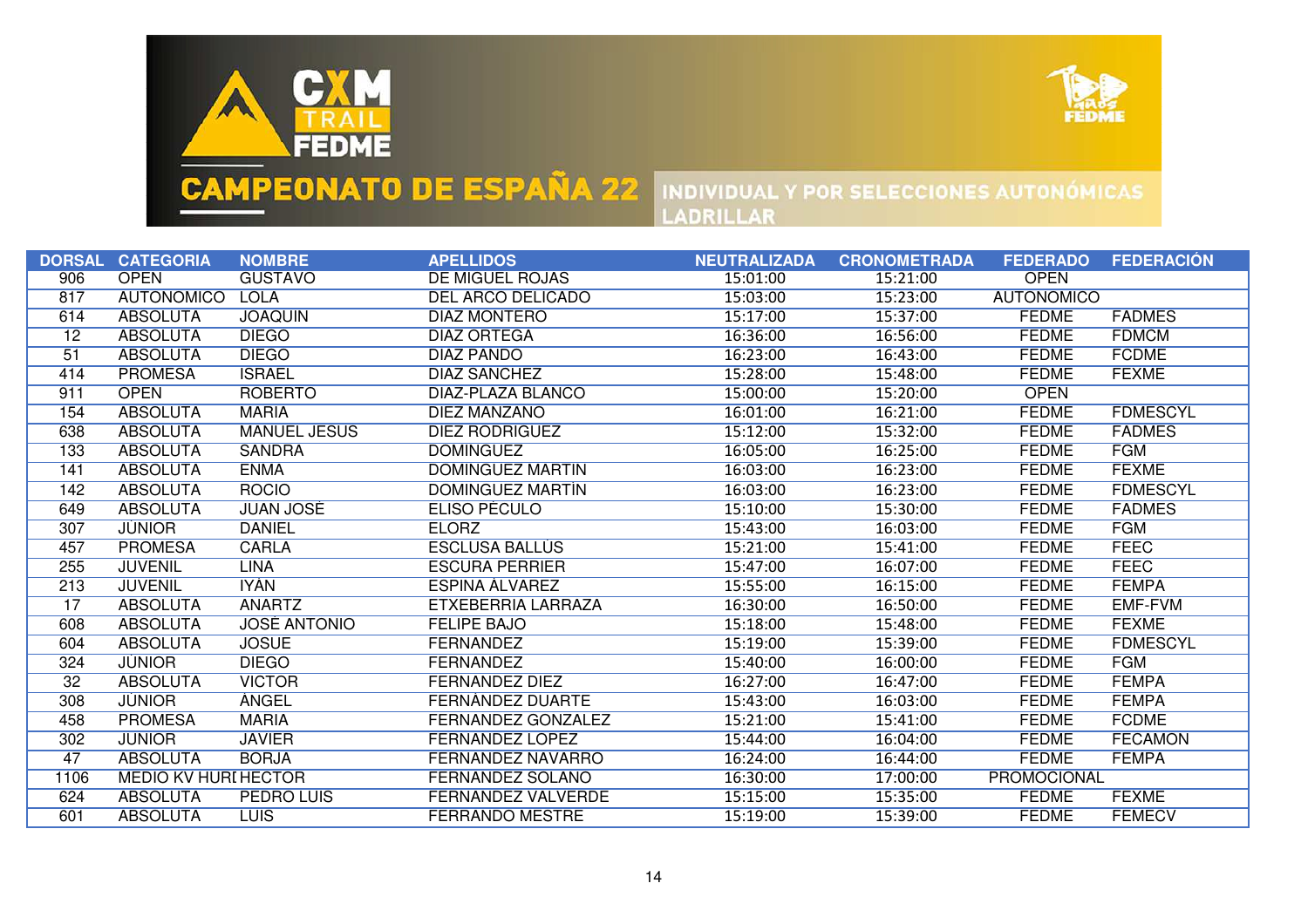



|                 | DORSAL CATEGORIA            | <b>NOMBRE</b>           | <b>APELLIDOS</b>            | <b>NEUTRALIZADA</b> | <b>CRONOMETRADA</b> | <b>FEDERADO</b>    | <b>FEDERACIÓN</b>  |
|-----------------|-----------------------------|-------------------------|-----------------------------|---------------------|---------------------|--------------------|--------------------|
| 605             | <b>ABSOLUTA</b>             | <b>DANIEL</b>           | <b>FLORIANO ANDRADA</b>     | 15:19:00            | 15:39:00            | <b>FEDME</b>       | <b>FEXME</b>       |
| 118             | <b>ABSOLUTA</b>             | <b>MARIA</b>            | <b>FUENTES OLCINA</b>       | 16:12:00            | 16:32:00            | <b>FEDME</b>       | <b>FEMECV</b>      |
| 107             | <b>ABSOLUTA</b>             | <b>GEORGINA</b>         | <b>GABARRO MORENTE</b>      | 16:16:00            | 16:36:00            | <b>FEDME</b>       | <b>FEEC</b>        |
| 1004            | MEDIO KV HURI ÓSCAR         |                         | <b>GAITAN MORDILLO</b>      | 16:40:00            | 17:02:00            | <b>PROMOCIONAL</b> |                    |
| 1003            | <b>MEDIO KV HURI CARLOS</b> |                         | <b>GAITAN MORDILLO</b>      | 16:40:00            | 17:02:00            | PROMOCIONAL        |                    |
| 653             | <b>ABSOLUTA</b>             | <b>ILDEFONSO JAVIER</b> | <b>GALAN CORTES</b>         | 15:09:00            | 15:29:00            | <b>FEDME</b>       | <b>FEXME</b>       |
| 1105            | MEDIO KV HURI ADRIAN        |                         | <b>GALÁN RUFO</b>           | 16:30:00            | 17:00:00            | <b>PROMOCIONAL</b> |                    |
| 459             | <b>PROMESA</b>              | <b>MARIA</b>            | <b>GALAN SANCHEZ</b>        | 15:21:00            | 15:41:00            | <b>FEDME</b>       | <b>FCDME</b>       |
| 1104            | <b>MEDIO KV HURI HUGO</b>   |                         | <b>GALAN SANCHEZ</b>        | 16:30:00            | 17:00:00            | <b>PROMOCIONAL</b> |                    |
| 104             | <b>ABSOLUTA</b>             | <b>ANDREA</b>           | <b>GARAY ZARRAGA</b>        | 16:18:00            | 16:38:00            | <b>FEDME</b>       | <b>EMF-FVM</b>     |
| 616             | <b>ABSOLUTA</b>             | <b>ALBERTO</b>          | <b>GARCIA ACERA</b>         | 15:16:00            | 15:36:00            | <b>FEDME</b>       | <b>FEXME</b>       |
| $\overline{15}$ | <b>ABSOLUTA</b>             | <b>RAUL</b>             | <b>GARCIA CASTAN</b>        | 16:36:00            | 16:56:00            | <b>FEDME</b>       | <b>FDMESCYL</b>    |
| 263             | <b>JUVENIL</b>              | <b>SILVIA</b>           | <b>GARCIA DE DIEGO</b>      | 15:45:00            | 16:05:00            | <b>FEDME</b>       | <b>FDMESCYL</b>    |
| 460             | <b>PROMESA</b>              | <b>ALABAMA</b>          | <b>GARCIA FERNANDEZ</b>     | 15:21:00            | 15:41:00            | <b>FEDME</b>       | <b>FDMESCYL</b>    |
| 41              | <b>ABSOLUTA</b>             | <b>ALVARO</b>           | <b>GARCIA HERNANDEZ</b>     | 16:25:00            | 16:45:00            | <b>FEDME</b>       | <b>FDMESCYL</b>    |
| 331             | <b>JUNIOR</b>               | <b>JAVIER</b>           | <b>GARCIA JIMENEZ</b>       | 15:38:00            | 15:58:00            | <b>FEDME</b>       | <b>FDMCM</b>       |
| 42              | <b>ABSOLUTA</b>             | <b>JOSÉ LUIS</b>        | <b>GARCIA PUJADAS</b>       | 16:25:00            | 16:45:00            | <b>FEDME</b>       | <b>FBME</b>        |
| 162             | <b>ABSOLUTA</b>             | <b>YOLANDA</b>          | <b>GARCIA RAMOS</b>         | 15:59:00            | 16:19:00            | <b>FEDME</b>       | <b>FEXME</b>       |
| 403             | <b>PROMESA</b>              | <b>MIGUEL</b>           | <b>GARRIDO CORRAL</b>       | 15:31:00            | 15:51:00            | <b>FEDME</b>       | <b>FADMES</b>      |
| 325             | <b>JUNIOR</b>               | <b>JULIO</b>            | <b>GARRIGA VERA</b>         | 15:40:00            | 16:00:00            | <b>FEDME</b>       | <b>FDMCM</b>       |
| 214             | <b>JUVENIL</b>              | <b>ALEJANDRO</b>        | <b>GARULO JUAN</b>          | 15:55:00            | 16:15:00            | <b>FEDME</b>       | <b>FAM, ARAGON</b> |
| 643             | <b>ABSOLUTA</b>             | <b>GABRIEL</b>          | <b>GIL MOLANO.</b>          | 15:11:00            | 15:31:00            | <b>FEDME</b>       | <b>FEXME</b>       |
| 619             | <b>ABSOLUTA</b>             | <b>ANTONIO</b>          | <b>GIL PLATA</b>            | 15:16:00            | 15:36:00            | <b>FEDME</b>       | <b>FADMES</b>      |
| $\overline{26}$ | <b>ABSOLUTA</b>             | <b>EUKENI</b>           | <b>GOICOECHEA LARRAZA</b>   | 16:28:00            | 16:48:00            | <b>FEDME</b>       | <b>FNDME</b>       |
| $\overline{11}$ | <b>ABSOLUTA</b>             | <b>JAVI</b>             | <b>GOITIA OMAECHEVARRIA</b> | 16:36:00            | 16:56:00            | <b>FEDME</b>       | <b>EMF-FVM</b>     |
| 310             | <b>JUNIOR</b>               | <b>JORGE</b>            | <b>GOMEZ</b>                | 15:43:00            | 16:03:00            | <b>FEDME</b>       | <b>FGM</b>         |
| 64              | <b>ABSOLUTA</b>             | <b>JOSE JAVIER</b>      | <b>GOMEZ CALLEJA</b>        | 16:21:00            | 16:41:00            | <b>FEDME</b>       | <b>FCDME</b>       |
| 52              | <b>ABSOLUTA</b>             | <b>PEDRO</b>            | <b>GOMEZ COBO</b>           | 16:23:00            | 16:43:00            | <b>FEDME</b>       | <b>FCDME</b>       |
| 48              | <b>ABSOLUTA</b>             | <b>ANDRES</b>           | <b>GOMEZ COBO</b>           | 16:24:00            | 16:44:00            | <b>FEDME</b>       | <b>FCDME</b>       |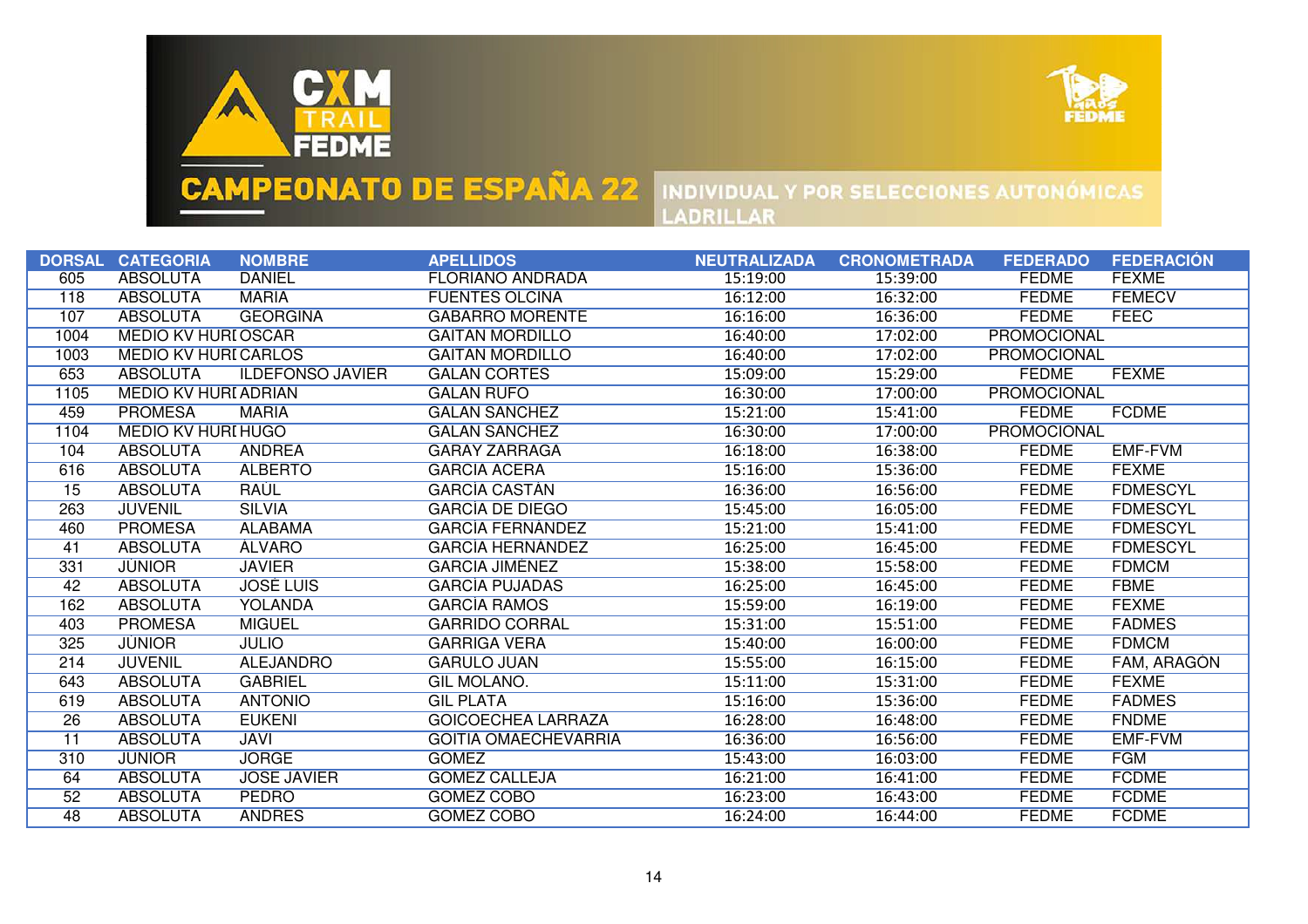



|      | DORSAL CATEGORIA            | <b>NOMBRE</b>             | <b>APELLIDOS</b>           | <b>NEUTRALIZADA</b> | <b>CRONOMETRADA</b> | <b>FEDERADO</b>    | <b>FEDERACIÓN</b> |
|------|-----------------------------|---------------------------|----------------------------|---------------------|---------------------|--------------------|-------------------|
| 131  | <b>ABSOLUTA</b>             | <b>KARINA</b>             | <b>GOMEZ DIXON</b>         | 16:05:00            | 16:25:00            | <b>FEDME</b>       | <b>FBME</b>       |
| 1201 | <b>OPEN</b>                 | <b>RICARDO</b>            | <b>GOMEZ JARA</b>          | 16:43:00            | 17:03:00            | <b>OPEN</b>        |                   |
| 251  | <b>JUVENIL</b>              | <b>MARTINA</b>            | <b>GONFAUS SELLES</b>      | 15:47:00            | 16:07:00            | <b>FEDME</b>       | <b>FEEC</b>       |
| 609  | <b>ABSOLUTA</b>             | <b>LUIS JAVIER</b>        | GONZALEZ CUELLAR           | 15:18:00            | 15:48:00            | <b>FEDME</b>       | <b>FDMESCYL</b>   |
| 708  | <b>ABSOLUTA</b>             | <b>MARIA</b>              | <b>GONZALEZ GOMEZ</b>      | 15:06:00            | 15:26:00            | <b>FEDME</b>       | <b>FEXME</b>      |
| 910  | <b>OPEN</b>                 | <b>JOSE ANGEL</b>         | GONZÁLEZ GONZÁLEZ          | 15:01:00            | 15:21:00            | <b>OPEN</b>        |                   |
| 663  | <b>ABSOLUTA</b>             | <b>ALFONSO</b>            | GONZÁLEZ HERNÁNDEZ         | 15:07:00            | 15:27:00            | <b>FEDME</b>       | <b>FADMES</b>     |
| 811  | <b>AUTONÓMICO</b>           | CARLOS                    | <b>GONZALEZ MENAYA</b>     | 15:04:00            | 15:24:00            | <b>FEDME</b>       | <b>FEXME</b>      |
| 703  | <b>ABSOLUTA</b>             | <b>ALMUDENA</b>           | <b>GONZALEZ MONGE</b>      | 15:07:00            | 15:27:00            | <b>FEDME</b>       | <b>FEXME</b>      |
| 1110 | <b>MEDIO KV HURI MARTIN</b> |                           | <b>GONZALEZ MUNOZ</b>      | 16:30:00            | 17:00:00            | <b>PROMOCIONAL</b> |                   |
| 311  | <b>JUNIOR</b>               | <b>CARLOS</b>             | <b>GONZALEZ RODRIGUEZ</b>  | 15:42:00            | 16:02:00            | <b>FEDME</b>       | <b>FADMES</b>     |
| 917  | <b>OPEN</b>                 | <b>MARIPAZ</b>            | <b>GONZALEZ SANCHEZ</b>    | 15:00:00            | 15:20:00            | <b>OPEN</b>        |                   |
| 149  | <b>ABSOLUTA</b>             | <b>BEATRIZ</b>            | <b>GONZALEZ SUAREZ</b>     | 16:02:00            | 16:22:00            | <b>FEDME</b>       | <b>FEXME</b>      |
| 634  | <b>ABSOLUTA</b>             | <b>SEBASTIAN BALTASAR</b> | <b>GRAGERA PEREZ</b>       | 15:13:00            | 15:33:00            | <b>FEDME</b>       | <b>FEXME</b>      |
| 23   | <b>ABSOLUTA</b>             | <b>DAVID</b>              | <b>GUEDELHA GARCÍA</b>     | 16:29:00            | 16:49:00            | <b>FEDME</b>       | <b>FEXME</b>      |
| 252  | <b>JUVENIL</b>              | <b>BERTA</b>              | <b>GUITART BARRAL</b>      | 15:47:00            | 16:07:00            | <b>FEDME</b>       | <b>FEEC</b>       |
| 207  | <b>JUVENIL</b>              | <b>EDUARDO</b>            | <b>HERNANDEZ BENITO</b>    | 15:56:00            | 16:16:00            | <b>FEDME</b>       | <b>FDMESCYL</b>   |
| 405  | <b>PROMESA</b>              | <b>ADRIAN</b>             | <b>HERNANDEZ FERNANDEZ</b> | 15:31:00            | 15:51:00            | <b>FEDME</b>       | <b>FDMESCYL</b>   |
| 128  | <b>ABSOLUTA</b>             | <b>BEATRIZ</b>            | <b>HERNANDEZ MOREDA</b>    | 16:06:00            | 16:26:00            | <b>FEDME</b>       | <b>FDMESCYL</b>   |
| 62   | <b>ABSOLUTA</b>             | PEDRO JOSÉ                | HERNANDEZ SANCHEZ          | 16:21:00            | 16:41:00            | <b>FEDME</b>       | <b>FEXME</b>      |
| 809  | <b>AUTONÓMICO</b>           | <b>GONZALO</b>            | HERNANDEZ VALIENTE         | 15:04:00            | 15:24:00            | <b>AUTONÓMICO</b>  |                   |
| 49   | <b>ABSOLUTA</b>             | <b>JAVIER</b>             | <b>HERNANDO</b>            | 16:24:00            | 16:44:00            | <b>FEDME</b>       | <b>FGM</b>        |
| 916  | <b>OPEN</b>                 | <b>IRENE</b>              | <b>HERNANDO RODRÍGUEZ</b>  | 15:00:00            | 15:20:00            | <b>OPEN</b>        |                   |
| 613  | <b>ABSOLUTA</b>             | <b>JOSE MIGUEL</b>        | <b>HERNANDO SARACIBAR</b>  | 15:17:00            | 15:37:00            | <b>FEDME</b>       | <b>EMF-FVM</b>    |
| 148  | <b>ABSOLUTA</b>             | <b>GEMMA</b>              | <b>HERVAS GARRIDO</b>      | 16:02:00            | 16:22:00            | <b>FEDME</b>       | <b>FDMCM</b>      |
| 326  | <b>JÚNIOR</b>               | <b>CRISTIAN</b>           | <b>IBANEZ VALERO</b>       | 15:39:00            | 15:59:00            | <b>FEDME</b>       | <b>FEMECV</b>     |
| 650  | <b>ABSOLUTA</b>             | <b>JUAN CARLOS</b>        | <b>IGLESIAS SEGUR</b>      | 15:10:00            | 15:30:00            | <b>FEDME</b>       | <b>FEXME</b>      |
| 415  | <b>PROMESA</b>              | <b>VICTOR</b>             | <b>ILLERA SANTOS</b>       | 15:28:00            | 15:48:00            | <b>FEDME</b>       | <b>FDMESCYL</b>   |
| 656  | <b>ABSOLUTA</b>             | ALEJANDRO JOSE            | <b>INFANTE SERRENES</b>    | 15:08:00            | 15:28:00            | <b>FEDME</b>       | <b>EMF-FVM</b>    |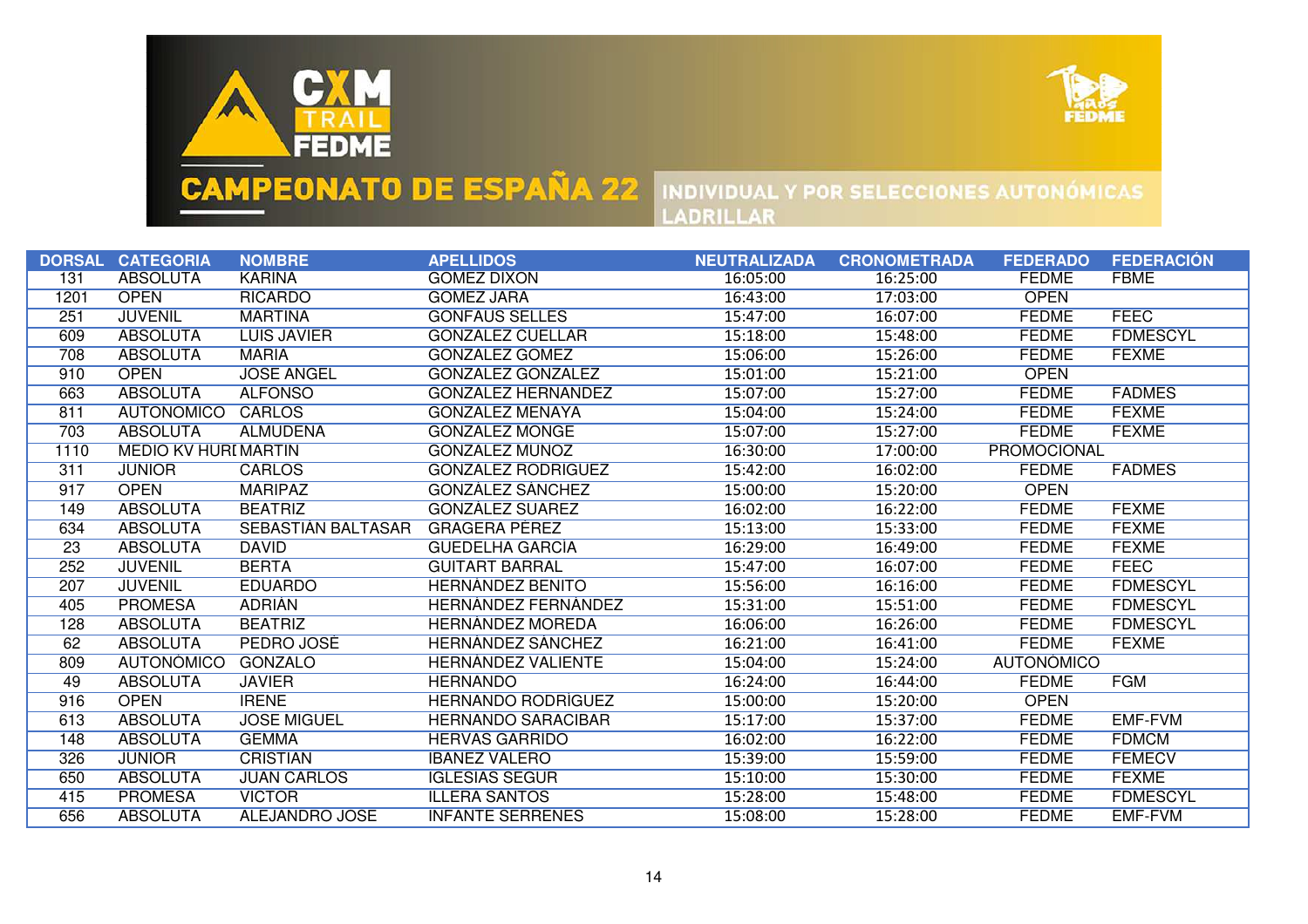



|                 | DORSAL CATEGORIA          | <b>NOMBRE</b>      | <b>APELLIDOS</b>          | <b>NEUTRALIZADA</b> | <b>CRONOMETRADA</b> | <b>FEDERADO</b> | <b>FEDERACIÓN</b>  |
|-----------------|---------------------------|--------------------|---------------------------|---------------------|---------------------|-----------------|--------------------|
| 116             | <b>ABSOLUTA</b>           | <b>NAIARA</b>      | <b>IRIGOIEN INDAVE</b>    | 16:12:00            | 16:32:00            | <b>FEDME</b>    | <b>FNDME</b>       |
| 112             | <b>ABSOLUTA</b>           | <b>ONDITZ</b>      | <b>ITURBE ARGINZONIZ</b>  | 16:14:00            | 16:34:00            | <b>FEDME</b>    | <b>EMF-FVM</b>     |
| 33              | <b>ABSOLUTA</b>           | <b>ADRIAN</b>      | <b>IVARS IVARS</b>        | 16:27:00            | 16:47:00            | <b>FEDME</b>    | <b>FEMECV</b>      |
| 303             | <b>JÜNIOR</b>             | IU.                | <b>JAUME AMETLLER</b>     | 15:44:00            | 16:04:00            | <b>FEDME</b>    | <b>FEEC</b>        |
| 43              | <b>ABSOLUTA</b>           | <b>ALVARO</b>      | <b>JIMENEA</b>            | 16:25:00            | 16:45:00            | <b>FEDME</b>    | <b>FGM</b>         |
| $\overline{3}$  | <b>ABSOLUTA</b>           | <b>MANUEL</b>      | <b>JIMÉNEZ HARO</b>       | 16:40:00            | 17:00:00            | <b>FEDME</b>    | <b>FADMES</b>      |
| 620             | <b>ABSOLUTA</b>           | <b>JUAN MANUEL</b> | JIMÉNEZ SÁNCHEZ           | 15:16:00            | 15:36:00            | <b>FEDME</b>    | <b>FEXME</b>       |
| 264             | <b>JUVENIL</b>            | <b>SARA</b>        | <b>JONTE FERNANDEZ</b>    | 15:45:00            | 16:05:00            | <b>FEDME</b>    | <b>FEMPA</b>       |
| 610             | <b>ABSOLUTA</b>           | <b>FRANCISCO</b>   | <b>JUANALS LÓPEZ</b>      | 15:18:00            | 15:48:00            | <b>FEDME</b>    | <b>FEXME</b>       |
| 170             | <b>ABSOLUTA</b>           | <b>OHIANA</b>      | KORTAZAR ARANTZETA        | 15:58:00            | 16:18:00            | <b>FEDME</b>    | EMF-FVM            |
| 126             | <b>ABSOLUTA</b>           | <b>LAURA</b>       | LABARTA PUEYO             | 16:06:00            | 16:26:00            | <b>FEDME</b>    | <b>FAM, ARAGON</b> |
| 105             | <b>ABSOLUTA</b>           | <b>SILVIA</b>      | <b>LARA DIEGUEZ</b>       | 16:18:00            | 16:38:00            | <b>FEDME</b>    | <b>FADMES</b>      |
| 122             | <b>ABSOLUTA</b>           | <b>ROSA MARIA</b>  | LARA FELIU                | 16:07:00            | 16:27:00            | <b>FEDME</b>    | <b>FEMECV</b>      |
| 157             | <b>ABSOLUTA</b>           | <b>MARIA REYES</b> | <b>LASO ABASCAL</b>       | 16:00:00            | 16:20:00            | <b>FEDME</b>    | <b>FCDME</b>       |
| 208             | <b>JUVENIL</b>            | <b>JOEL</b>        | <b>LÁZARO ALARCON</b>     | 15:56:00            | 16:16:00            | <b>FEDME</b>    | <b>FEMECV</b>      |
| 452             | <b>PROMESA</b>            | <b>ANGELA</b>      | <b>LLABRÉS LLINÁS</b>     | 15:22:00            | 15:42:00            | <b>FEDME</b>    | <b>FBME</b>        |
| 16              | <b>ABSOLUTA</b>           | WIFRED             | LLADO HERNANDEZ           | 16:30:00            | 16:50:00            | <b>FEDME</b>    | <b>FEEC</b>        |
| 120             | <b>ABSOLUTA</b>           | <b>MARTA</b>       | <b>LLAGOSTERA MAGRANS</b> | 16:12:00            | 16:32:00            | <b>FEDME</b>    | <b>FEEC</b>        |
| 65              | <b>ABSOLUTA</b>           | <b>MARIANO</b>     | LLANEZA ABELLA            | 16:21:00            | 16:41:00            | <b>FEDME</b>    | <b>FEMPA</b>       |
| 312             | <b>JUNIOR</b>             | <b>EDUARDO</b>     | <b>LLANO RUMAYOR</b>      | 15:42:00            | 16:02:00            | <b>FEDME</b>    | <b>FEMPA</b>       |
| $\overline{19}$ | <b>ABSOLUTA</b>           | <b>MIQUEL</b>      | LLOMPART CANAVES          | 16:30:00            | 16:50:00            | <b>FEDME</b>    | <b>FBME</b>        |
| 641             | <b>ABSOLUTA</b>           | <b>ANGEL</b>       | <b>LLORENS ZAFRA</b>      | 15:11:00            | 15:31:00            | <b>FEDME</b>    | <b>FDMCM</b>       |
| 163             | <b>ABSOLUTA</b>           | <b>ROSI</b>        | <b>LLORENS ZAFRA</b>      | 15:59:00            | 16:19:00            | <b>FEDME</b>    | <b>FDMCM</b>       |
| 265             | <b>JUVENIL</b>            | <b>PAULA</b>       | <b>LOPEZ</b>              | 15:45:00            | 16:05:00            | <b>FEDME</b>    | <b>FGM</b>         |
| 203             | <b>JUVENIL</b>            | <b>MARCOS</b>      | <b>LÓPEZ GALERA</b>       | 15:57:00            | 16:17:00            | <b>FEDME</b>    | <b>FDMCM</b>       |
| 313             | <b>JÚNIOR</b>             | <b>MARCOS</b>      | LÓPEZ SAMPEDRO            | 15:42:00            | 16:02:00            | <b>FEDME</b>    | <b>FDMESCYL</b>    |
| 1005            | <b>MEDIO KV HURI INES</b> |                    | LÓPEZ SAMPEDRO            | 16:40:00            | 17:02:00            | PROMOCIONAL     |                    |
| 123             | <b>ABSOLUTA</b>           | <b>CELIA</b>       | LORENZO GONZALEZ          | 16:07:00            | 16:27:00            | <b>FEDME</b>    | <b>FDMESCYL</b>    |
| 908             | <b>OPEN</b>               | <b>ALBERTO</b>     | LUCAS RODRIGUEZ           | 15:01:00            | 15:21:00            | <b>OPEN</b>     |                    |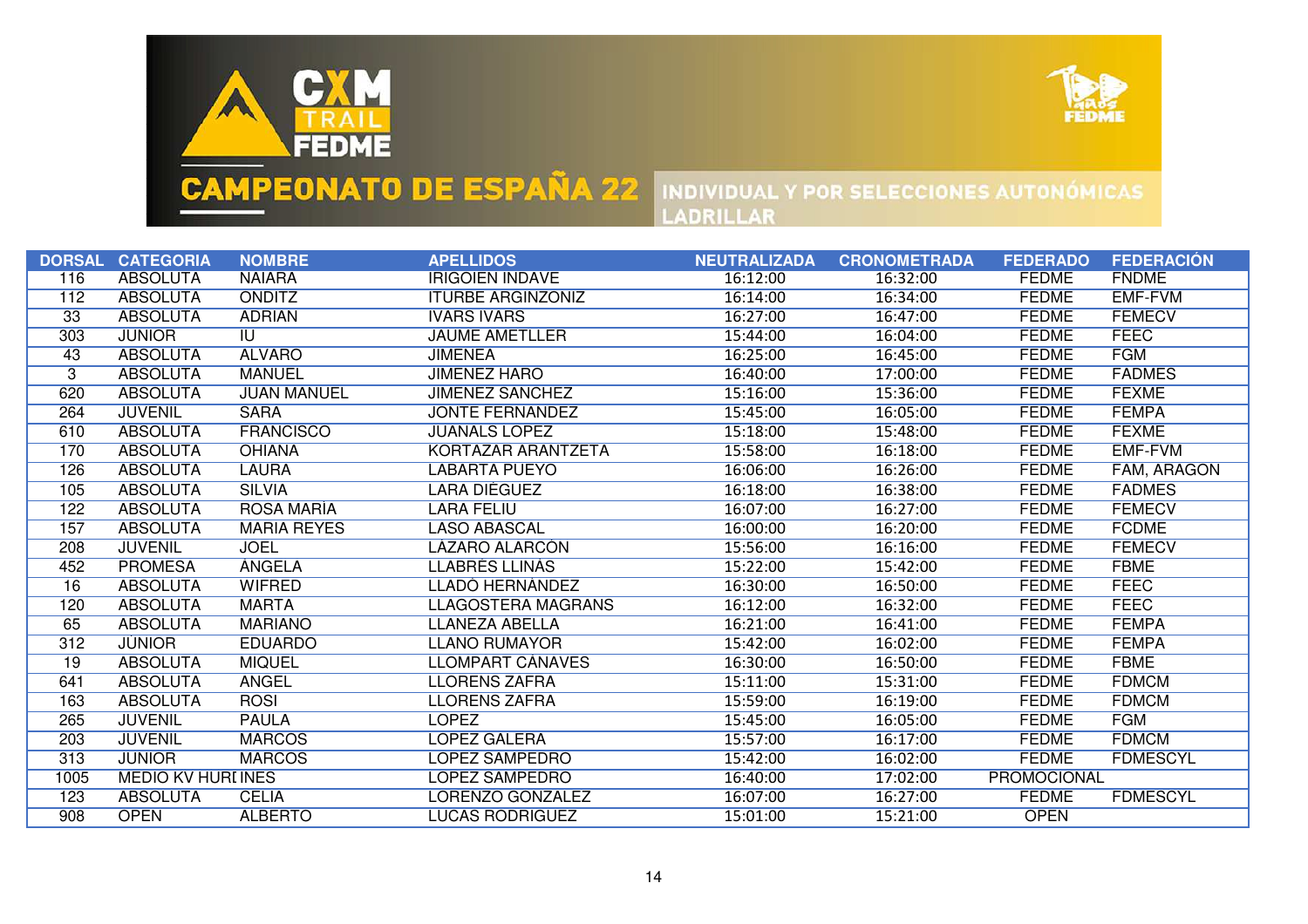



|     | DORSAL CATEGORIA | <b>NOMBRE</b>            | <b>APELLIDOS</b>           | <b>NEUTRALIZADA</b> | <b>CRONOMETRADA</b> | <b>FEDERADO</b> | <b>FEDERACIÓN</b> |
|-----|------------------|--------------------------|----------------------------|---------------------|---------------------|-----------------|-------------------|
| 711 | <b>ABSOLUTA</b>  | <b>ANGELES</b>           | <b>LUPIAÑEZ LUPIAÑEZ</b>   | 15:06:00            | 15:26:00            | <b>FEDME</b>    | <b>FADMES</b>     |
| 28  | <b>ABSOLUTA</b>  | <b>DANIEL</b>            | LUQUE GONZALEZ             | 16:28:00            | 16:48:00            | <b>FEDME</b>    | <b>FADMES</b>     |
| 617 | <b>ABSOLUTA</b>  | <b>JAVIER</b>            | <b>LURBE MATEU</b>         | 15:16:00            | 15:36:00            | <b>FEDME</b>    | <b>FEMECV</b>     |
| 355 | <b>JÚNIOR</b>    | <b>MIREIA</b>            | LÜSCHER ALEMANY            | 15:32:00            | 15:52:00            | <b>FEDME</b>    | <b>FEEC</b>       |
| 39  | <b>ABSOLUTA</b>  | <b>FRANCISCO VICENTE</b> | <b>MACIA GARCIA</b>        | 16:26:00            | 16:46:00            | <b>FEDME</b>    | <b>FEMECV</b>     |
| 40  | <b>ABSOLUTA</b>  | <b>INIGO</b>             | <b>MACIAS CIPRIAIN</b>     | 16:26:00            | 16:46:00            | <b>FEDME</b>    | <b>FNDME</b>      |
| 210 | <b>JUVENIL</b>   | <b>VICTOR</b>            | <b>MADRID AMAYA</b>        | 15:56:00            | 16:16:00            | <b>FEDME</b>    | <b>FADMES</b>     |
| 58  | <b>ABSOLUTA</b>  | <b>MIGUEL</b>            | <b>MADRUGA VICENTE</b>     | 16:22:00            | 16:42:00            | <b>FEDME</b>    | <b>FEXME</b>      |
| 110 | <b>ABSOLUTA</b>  | <b>MAITE</b>             | <b>MAIORA ELIZONDO</b>     | 16:16:00            | 16:36:00            | <b>FEDME</b>    | <b>EMF-FVM</b>    |
| 259 | <b>JUVENIL</b>   | <b>INES</b>              | <b>MARIN VIDAL</b>         | 15:46:00            | 16:06:00            | <b>FEDME</b>    | <b>FEMECV</b>     |
| 134 | <b>ABSOLUTA</b>  | <b>MARTA</b>             | <b>MARTIENZ ABELLAN</b>    | 16:05:00            | 16:25:00            | <b>FEDME</b>    | <b>FEMPA</b>      |
| 358 | <b>JUNIOR</b>    | <b>ANA</b>               | <b>MARTIN</b>              | 15:32:00            | 15:52:00            | <b>FEDME</b>    | <b>FGM</b>        |
| 132 | <b>ABSOLUTA</b>  | <b>SONIA</b>             | <b>MARTIN VENTURA</b>      | 16:05:00            | 16:25:00            | <b>FEDME</b>    | <b>FDMESCYL</b>   |
| 327 | <b>JUNIOR</b>    | <b>ALVARO</b>            | <b>MARTINEZ</b>            | 15:39:00            | 15:59:00            | <b>FEDME</b>    | <b>FGM</b>        |
| 20  | <b>ABSOLUTA</b>  | <b>ALONSO</b>            | MARTINEZ FERNANDEZ         | 16:30:00            | 16:50:00            | <b>FEDME</b>    | <b>FDMCM</b>      |
| 621 | <b>ABSOLUTA</b>  | <b>DAVID</b>             | <b>MARTINEZ GALINDO</b>    | 15:15:00            | 15:35:00            | <b>FEDME</b>    | <b>FADMES</b>     |
| 359 | <b>JUNIOR</b>    | <b>ELENA</b>             | MARTINEZ GONZALEZ          | 15:32:00            | 15:52:00            | <b>FEDME</b>    | <b>FDMCM</b>      |
| 266 | <b>JUVENIL</b>   | <b>EVA</b>               | <b>MATÉ FERNÁNDEZ</b>      | 15:45:00            | 16:05:00            | <b>FEDME</b>    | <b>FDMESCYL</b>   |
| 453 | <b>PROMESA</b>   | LAIA                     | <b>MATEU ESCRIG</b>        | 15:22:00            | 15:42:00            | <b>FEDME</b>    | <b>FEMECV</b>     |
| 127 | <b>ABSOLUTA</b>  | <b>MARIA DEL PILAR</b>   | <b>MEDINA HEREDIA</b>      | 16:06:00            | 16:26:00            | <b>FEDME</b>    | <b>FEMECV</b>     |
| 351 | <b>JUNIOR</b>    | <b>ALBA</b>              | <b>MENDIOLAGOITIA DIAZ</b> | 15:33:00            | 15:53:00            | <b>FEDME</b>    | <b>FEMPA</b>      |
| 657 | <b>ABSOLUTA</b>  | <b>INAKI</b>             | <b>MENDOZA RIAÑO</b>       | 15:08:00            | 15:28:00            | <b>FEDME</b>    | <b>EMF-FVM</b>    |
| 145 | <b>ABSOLUTA</b>  | <b>LARA</b>              | MENENDEZ PEÑA              | 16:03:00            | 16:23:00            | <b>FEDME</b>    | <b>FEMPA</b>      |
| 54  | <b>ABSOLUTA</b>  | <b>ANTONIO</b>           | <b>MERCADAL ROLDAN</b>     | 16:23:00            | 16:43:00            | <b>FEDME</b>    | <b>FBME</b>       |
| 622 | <b>ABSOLUTA</b>  | <b>SERGIO</b>            | <b>MIERA PEREZ</b>         | 15:15:00            | 15:35:00            | <b>FEDME</b>    | <b>FCDME</b>      |
| 454 | <b>PROMESA</b>   | YAIZA                    | <b>MIÑANA MARIN</b>        | 15:22:00            | 15:42:00            | <b>FEDME</b>    | FAM, ARAGON       |
| 34  | <b>ABSOLUTA</b>  | <b>MARIO</b>             | <b>MIRABEL ALVIZ</b>       | 16:27:00            | 16:47:00            | <b>FEDME</b>    | <b>FEXME</b>      |
| 421 | <b>PROMESA</b>   | <b>NICOLAS</b>           | <b>MOLINA AUGUSTIN</b>     | 15:27:00            | 15:47:00            | <b>FEDME</b>    | <b>FADMES</b>     |
| 625 | <b>ABSOLUTA</b>  | <b>LUIS ANGEL</b>        | <b>MONTERRUBIO ALVAREZ</b> | 15:15:00            | 15:35:00            | <b>FEDME</b>    | <b>FDMESCYL</b>   |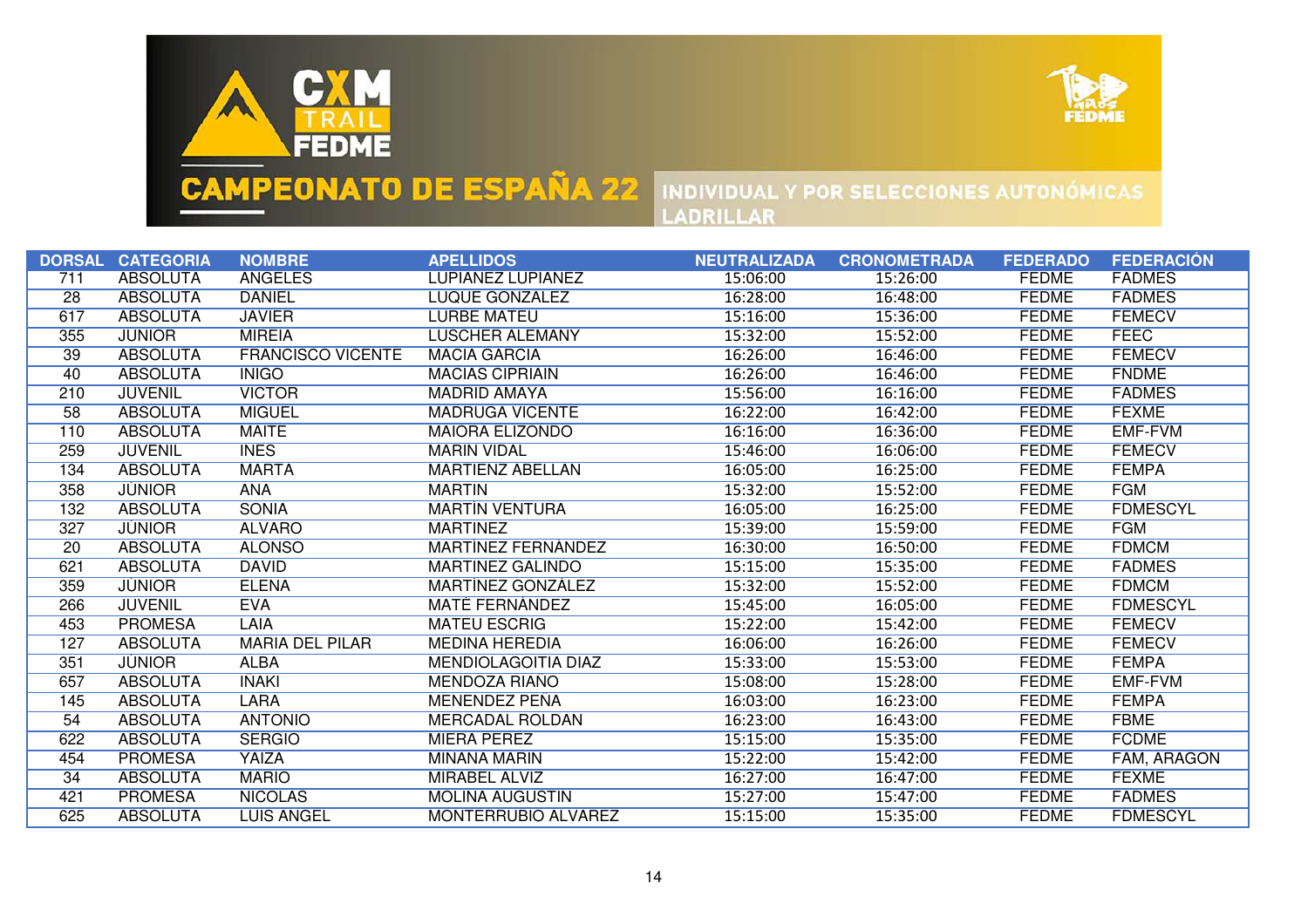



|                 | DORSAL CATEGORIA              | <b>NOMBRE</b>                     | <b>APELLIDOS</b>          | <b>NEUTRALIZADA</b> | <b>CRONOMETRADA</b> | <b>FEDERADO</b>    | <b>FEDERACIÓN</b> |
|-----------------|-------------------------------|-----------------------------------|---------------------------|---------------------|---------------------|--------------------|-------------------|
| 260             | <b>JUVENIL</b>                | <b>MANUELA</b>                    | <b>MONTES MONTES</b>      | 15:46:00            | 16:06:00            | <b>FEDME</b>       | <b>FDMESCYL</b>   |
| 455             | <b>PROMESA</b>                | <b>LAIA</b>                       | <b>MONTOYA GARCIA</b>     | 15:22:00            | 15:42:00            | <b>FEDME</b>       | <b>FEEC</b>       |
| 626             | <b>ABSOLUTA</b>               | <b>LUIS FERNANDO</b>              | <b>MORALEDA TRUJILLO</b>  | 15:14:00            | 15:34:00            | <b>FEDME</b>       | <b>FEXME</b>      |
| 816             | <b>AUTONÓMICO</b>             | MARÍA DEL MAR                     | MORCILLO CORDERO          | 15:03:00            | 15:23:00            | <b>AUTONÓMICO</b>  |                   |
| 63              | <b>ABSOLUTA</b>               | <b>ANDRES</b>                     | <b>MORENO MORENO</b>      | 16:21:00            | 16:41:00            | <b>FEDME</b>       | <b>FADMES</b>     |
| 36              | <b>ABSOLUTA</b>               | <b>GUILLERMO</b>                  | <b>MORENO UTRILLA</b>     | 16:26:00            | 16:46:00            | <b>FEDME</b>       | <b>FDMESCYL</b>   |
| 333             | <b>JUNIOR</b>                 | <b>DIEGO</b>                      | <b>MUNIZ RODRIGUEZ</b>    | 15:38:00            | 15:58:00            | <b>FEDME</b>       | <b>FDMESCYL</b>   |
| 1103            | <b>MEDIO KV HURI PABLO</b>    |                                   | MUNOZ GÓMEZ               | 16:30:00            | 17:00:00            | <b>PROMOCIONAL</b> |                   |
| 158             | <b>ABSOLUTA</b>               | <b>ANGELICA</b>                   | <b>MUÑOZ LIBERAL</b>      | 16:00:00            | 16:20:00            | <b>FEDME</b>       | <b>FEXME</b>      |
| 707             | <b>ABSOLUTA</b>               | <b>NURIA</b>                      | <b>MUNOZ MALAGON</b>      | 15:06:00            | 15:26:00            | <b>FEDME</b>       | <b>FECAMON</b>    |
| 1102            | <b>MEDIO KV HURI FERNANDO</b> |                                   | <b>MUNOZ PEREZ</b>        | 16:30:00            | 17:00:00            | <b>PROMOCIONAL</b> |                   |
| 156             | <b>ABSOLUTA</b>               | <b>MARIA MINERVA</b>              | <b>MUNOZ SOLER</b>        | 16:00:00            | 16:20:00            | <b>FEDME</b>       | <b>FEXME</b>      |
| 402             | <b>PROMESA</b>                | <b>GONTZAL</b>                    | <b>MURGOITIO ESPARZA</b>  | 15:31:00            | 15:51:00            | <b>FEDME</b>       | <b>EMF-FVM</b>    |
| 159             | <b>ABSOLUTA</b>               | <b>UXUE</b>                       | <b>MUROLAS AGUERRI</b>    | 16:00:00            | 16:20:00            | <b>FEDME</b>       | <b>FNDME</b>      |
| 314             | <b>JUNIOR</b>                 | <b>MARCOS</b>                     | <b>MUT MORELL</b>         | 15:42:00            | 16:02:00            | <b>FEDME</b>       | <b>FEMECV</b>     |
| 215             | <b>JUVENIL</b>                | <b>SAMUEL</b>                     | <b>NARGANES ALVARES</b>   | 15:55:00            | 16:15:00            | <b>FEDME</b>       | <b>FDMESCYL</b>   |
| $\overline{18}$ | <b>ABSOLUTA</b>               | <b>FRAN</b>                       | <b>NAVAL</b>              | 16:30:00            | 16:50:00            | <b>FEDME</b>       | FAM, ARAGÓN       |
| 53              | <b>ABSOLUTA</b>               | <b>JUAN</b>                       | <b>NAVARRO MORENO</b>     | 16:23:00            | 16:43:00            | <b>FEDME</b>       | <b>FBME</b>       |
| 55              | <b>ABSOLUTA</b>               | <b>SANTIAGO</b>                   | NAVARRO SANTAMARÍA        | 16:23:00            | 16:43:00            | <b>FEDME</b>       | <b>FEMECV</b>     |
| 315             | <b>JÚNIOR</b>                 | <b>PABLO</b>                      | <b>NEGRO SACRISTAN</b>    | 15:42:00            | 16:02:00            | <b>FEDME</b>       | <b>FDMESCYL</b>   |
| 69              | <b>ABSOLUTA</b>               | <b>FELIPE</b>                     | <b>NEILA GUIJO</b>        | 16:20:00            | 16:40:00            | <b>FEDME</b>       | <b>FEXME</b>      |
| 224             | <b>JUVENIL</b>                | <b>FELIPE</b>                     | NEILA MUÑOZ               | 15:51:00            | 16:11:00            | <b>FEDME</b>       | <b>FEXME</b>      |
| 202             | <b>JUVENIL</b>                | $\overline{\mathsf{I}\mathsf{U}}$ | <b>NET PUIG</b>           | 15:57:00            | 16:17:00            | <b>FEDME</b>       | <b>FEEC</b>       |
| 160             | <b>ABSOLUTA</b>               | <b>ANA BELEN</b>                  | NOGUEIRO NOGUEIRO         | 16:00:00            | 16:20:00            | <b>FEDME</b>       | <b>FEMPA</b>      |
| 1101            | <b>MEDIO KV HURI IBAI</b>     |                                   | <b>NUNEZ HITOS</b>        | 16:30:00            | 17:00:00            | <b>PROMOCIONAL</b> |                   |
| 68              | <b>ABSOLUTA</b>               | <b>SANTIAGO</b>                   | <b>OBAYA FERNANDEZ</b>    | 16:20:00            | 16:40:00            | <b>FEDME</b>       | <b>FEMPA</b>      |
| 166             | <b>ABSOLUTA</b>               | <b>ASUN</b>                       | <b>OCHOA SAN EMETERIO</b> | 15:58:00            | 16:18:00            | <b>FEDME</b>       | <b>FCDME</b>      |
| 102             | <b>ABSOLUTA</b>               | <b>MARIA</b>                      | <b>ORDONEZ MARINA</b>     | 16:18:00            | 16:38:00            | <b>FEDME</b>       | <b>FNDME</b>      |
| 652             | <b>ABSOLUTA</b>               | <b>JUAN EDUARDO</b>               | <b>ORTEGA DIAZ</b>        | 15:09:00            | 15:29:00            | <b>FEDME</b>       | <b>FEEC</b>       |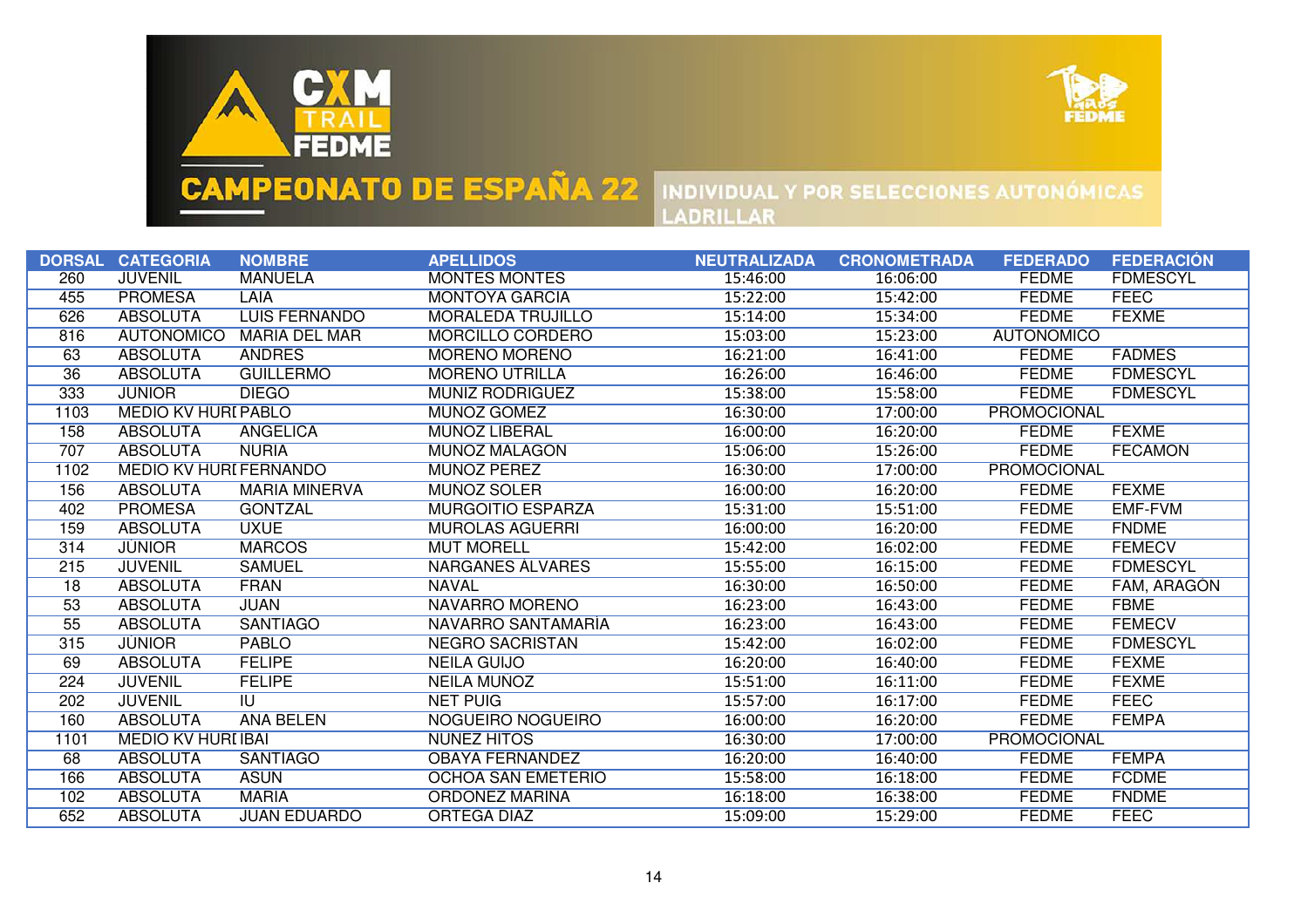



|                 | DORSAL CATEGORIA  | <b>NOMBRE</b>          | <b>APELLIDOS</b>          | <b>NEUTRALIZADA</b> | <b>CRONOMETRADA</b> | <b>FEDERADO</b>   | <b>FEDERACIÓN</b> |
|-----------------|-------------------|------------------------|---------------------------|---------------------|---------------------|-------------------|-------------------|
| 316             | <b>JUNIOR</b>     | <b>ALVARO</b>          | <b>OSANZ LABORDA</b>      | 15:41:00            | 16:01:00            | <b>FEDME</b>      | FAM, ARAGON       |
|                 | <b>ABSOLUTA</b>   | <b>DANIEL</b>          | <b>OSANZ LABORDA</b>      | 16:40:00            | 17:00:00            | <b>FEDME</b>      | FAM, ARAGON       |
| 627             | <b>ABSOLUTA</b>   | <b>JOSÉ ANTONIO</b>    | <b>PACHECO PLA</b>        | 15:14:00            | 15:34:00            | <b>FEDME</b>      | <b>FCDME</b>      |
| 419             | <b>PROMESA</b>    | <b>FAUSTINO</b>        | <b>PADIAL CIMARRO</b>     | 15:27:00            | 15:47:00            | <b>FEDME</b>      | <b>FADMES</b>     |
| 209             | <b>JUVENIL</b>    | <b>SANTIAGO</b>        | <b>PADIAL CIMARRO</b>     | 15:56:00            | 16:16:00            | <b>FEDME</b>      | <b>FADMES</b>     |
| 702             | <b>ABSOLUTA</b>   | <b>LARA</b>            | <b>PADRÓN SANTANA</b>     | 15:07:00            | 15:27:00            | <b>FEDME</b>      | <b>FECAMON</b>    |
| 905             | <b>OPEN</b>       | <b>SANTIAGO</b>        | <b>PAJUELO MACHUCA</b>    | 15:02:00            | 15:22:00            | <b>OPEN</b>       |                   |
| 139             | <b>ABSOLUTA</b>   | <b>CRISTINA</b>        | PALOMO CONGOSTO           | 16:04:00            | 16:24:00            | <b>FEDME</b>      | <b>FDMCM</b>      |
| 806             | <b>AUTONÓMICO</b> | <b>INOCENCIO</b>       | <b>PAÑERO ALVAREZ</b>     | 15:04:00            | 15:24:00            | <b>AUTONÓMICO</b> |                   |
| 360             | <b>JUNIOR</b>     | <b>ALICIA</b>          | <b>PANERO GARRIDO</b>     | 15:32:00            | 15:52:00            | <b>FEDME</b>      | <b>FEXME</b>      |
| 135             | <b>ABSOLUTA</b>   | <b>BEATRIZ</b>         | <b>PARDO CANADAS</b>      | 16:05:00            | 16:25:00            | <b>FEDME</b>      | <b>FADMES</b>     |
| 161             | <b>ABSOLUTA</b>   | <b>MARIA DEL PUY</b>   | PASCUAL GONZALEZ          | 15:59:00            | 16:19:00            | <b>FEDME</b>      | <b>FCDME</b>      |
| 631             | <b>ABSOLUTA</b>   | <b>CARLOS</b>          | <b>PASCUAL SEMPERE</b>    | 15:13:00            | 15:33:00            | <b>FEDME</b>      | <b>FEMECV</b>     |
| 642             | <b>ABSOLUTA</b>   | <b>MANUEL</b>          | <b>PASTOR ORTIZ</b>       | 15:11:00            | 15:31:00            | <b>FEDME</b>      | <b>FDMESCYL</b>   |
| 328             | <b>JÚNIOR</b>     | <b>MANUEL</b>          | PEINADO GARCÍA            | 15:39:00            | 15:59:00            | <b>FEDME</b>      | <b>FADMES</b>     |
| $\overline{21}$ | <b>ABSOLUTA</b>   | <b>DIMAS</b>           | PEREIRA OBAYA             | 16:29:00            | 16:49:00            | <b>FEDME</b>      | <b>FEMPA</b>      |
| 216             | <b>JUVENIL</b>    | <b>MIGUEL</b>          | PEREZ GARCIA              | 15:52:00            | 16:12:00            | <b>FEDME</b>      | <b>FADMES</b>     |
| 464             | <b>PROMESA</b>    | <b>MARIA DEL PILAR</b> | PEREZ HERNANDEZ           | 15:20:00            | 15:40:00            | <b>FEDME</b>      | <b>FDMESCYL</b>   |
| 101             | <b>ABSOLUTA</b>   | <b>VIRGINIA</b>        | PEREZ MESONERO            | 16:18:00            | 16:38:00            | <b>FEDME</b>      | FAM, ARAGÓN       |
| 150             | <b>ABSOLUTA</b>   | <b>CARMEN ROSA</b>     | <b>PEREZ SANTOS</b>       | 16:02:00            | 16:22:00            | <b>FEDME</b>      | <b>FCDME</b>      |
| 352             | <b>JUNIOR</b>     | <b>CAROLINA</b>        | PEULA CERVERA             | 15:33:00            | 15:53:00            | <b>FEDME</b>      | <b>FADMES</b>     |
| 647             | <b>ABSOLUTA</b>   | <b>MANUEL</b>          | <b>PICO BENNASAR</b>      | 15:10:00            | 15:30:00            | <b>FEDME</b>      | <b>FBME</b>       |
| 267             | <b>JUVENIL</b>    | <b>JOANA</b>           | <b>PLANAS SÁNCHEZ</b>     | 15:45:00            | 16:05:00            | <b>FEDME</b>      | <b>FEEC</b>       |
| 705             | <b>ABSOLUTA</b>   | <b>ELIANA GABRIELA</b> | POMA CASTRO               | 15:07:00            | 15:27:00            | <b>FEDME</b>      | <b>FGM</b>        |
| 317             | <b>JUNIOR</b>     | <b>RAUL</b>            | PORRAS DEL RÍO            | 15:41:00            | 16:01:00            | <b>FEDME</b>      | <b>FADMES</b>     |
| 329             | <b>JÚNIOR</b>     | <b>MARIO</b>           | <b>PRADES CASTILLO</b>    | 15:39:00            | 15:59:00            | <b>FEDME</b>      | FAM, ARAGÓN       |
| 56              | <b>ABSOLUTA</b>   | <b>ISRAEL</b>          | PRADO MARTÍN DE LA SIERRA | 16:22:00            | 16:42:00            | <b>FEDME</b>      | <b>FDMCM</b>      |
| 305             | <b>JÚNIOR</b>     | <b>NIL</b>             | PUCHOL SOTERAS            | 15:44:00            | 16:04:00            | <b>FEDME</b>      | <b>FEEC</b>       |
| 205             | <b>JUVENIL</b>    | <b>LLUIS</b>           | <b>PUIGVERT PALACIOS</b>  | 15:57:00            | 16:17:00            | <b>FEDME</b>      | <b>FEEC</b>       |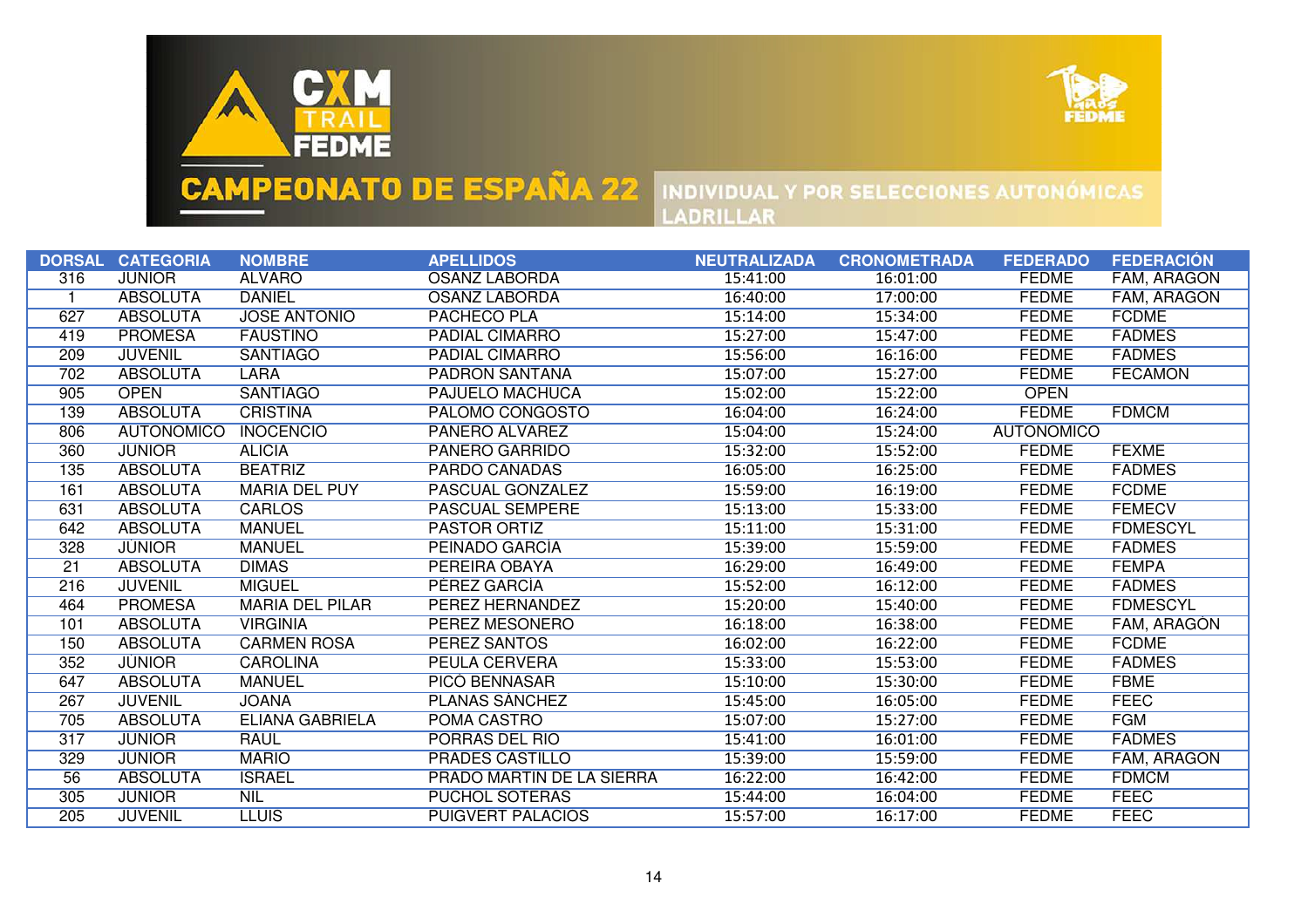



|     | <b>DORSAL CATEGORIA</b> | <b>NOMBRE</b>           | <b>APELLIDOS</b>       | <b>NEUTRALIZADA</b> | <b>CRONOMETRADA</b> | <b>FEDERADO</b> | <b>FEDERACIÓN</b>  |
|-----|-------------------------|-------------------------|------------------------|---------------------|---------------------|-----------------|--------------------|
| 304 | <b>JUNIOR</b>           | <b>ANIOL</b>            | <b>PUJIULA COLOM</b>   | 15:44:00            | 16:04:00            | <b>FEDME</b>    | <b>FEEC</b>        |
| 136 | <b>ABSOLUTA</b>         | <b>ANNA</b>             | <b>PUJOL VALENCIA</b>  | 16:04:00            | 16:24:00            | <b>FEDME</b>    | <b>FEEC</b>        |
| 407 | <b>PROMESA</b>          | <b>DANIEL</b>           | <b>PUYUELO BRETOS</b>  | 15:29:00            | 15:49:00            | <b>FEDME</b>    | <b>FAM, ARAGÓN</b> |
| 146 | <b>ABSOLUTA</b>         | <b>ARANTXA</b>          | RAMIREZ MARTINEZ       | 16:02:00            | 16:22:00            | <b>FEDME</b>    | <b>FDMCM</b>       |
| 155 | <b>ABSOLUTA</b>         | <b>MARIA</b>            | <b>RAMIS ESTEVA</b>    | 16:01:00            | 16:21:00            | <b>FEDME</b>    | <b>FBME</b>        |
| 46  | <b>ABSOLUTA</b>         | <b>GUILLERMO</b>        | <b>RAMOS MUÑOZ</b>     | 16:24:00            | 16:44:00            | <b>FEDME</b>    | <b>FDMESCYL</b>    |
| 706 | <b>ABSOLUTA</b>         | <b>ALBA</b>             | <b>REGUILLO MORENO</b> | 15:06:00            | 15:26:00            | <b>FEDME</b>    | <b>FDMCM</b>       |
| 57  | <b>ABSOLUTA</b>         | <b>DANIEL</b>           | <b>REMON SENORAN</b>   | 16:22:00            | 16:42:00            | <b>FEDME</b>    | <b>FEXME</b>       |
| 644 | <b>ABSOLUTA</b>         | <b>FELIPE</b>           | <b>REMON SENORAN</b>   | 15:11:00            | 15:31:00            | <b>FEDME</b>    | <b>FEXME</b>       |
| 648 | <b>ABSOLUTA</b>         | <b>OLEGARIO</b>         | <b>RENILLA RENILLA</b> | 15:10:00            | 15:30:00            | <b>FEDME</b>    | <b>FEXME</b>       |
| 151 | <b>ABSOLUTA</b>         | <b>ANA</b>              | <b>REVILLA BONED</b>   | 16:01:00            | 16:21:00            | <b>FEDME</b>    | FAM, ARAGON        |
| 171 | <b>ABSOLUTA</b>         | <b>IKRAM</b>            | <b>RHARSALLA</b>       | 15:58:00            | 16:18:00            | <b>FEDME</b>    | <b>FADMES</b>      |
| 168 | <b>ABSOLUTA</b>         | <b>CAROLINA</b>         | <b>RIUS HERNANDEZ</b>  | 15:58:00            | 16:18:00            | <b>FEDME</b>    | <b>FEEC</b>        |
| 602 | <b>ABSOLUTA</b>         | <b>ALVARO</b>           | <b>RIVA PALAZUELOS</b> | 15:19:00            | 15:39:00            | <b>FEDME</b>    | <b>FCDME</b>       |
| 416 | <b>PROMESA</b>          | <b>FRANCISCO LUIS</b>   | <b>RIZO VILLALTA</b>   | 15:28:00            | 15:48:00            | <b>FEDME</b>    | <b>FEMECV</b>      |
| 904 | <b>OPEN</b>             | <b>JOSE</b>             | ROBLEDO CARRILLO       | 15:02:00            | 15:22:00            | <b>OPEN</b>     |                    |
| 353 | <b>JUNIOR</b>           | <b>NEREA</b>            | RODILLA CUBINO         | 15:33:00            | 15:53:00            | <b>FEDME</b>    | <b>FEXME</b>       |
| 67  | <b>ABSOLUTA</b>         | <b>VICTOR MANUEL</b>    | RODRIGUEZ CASTELLANO   | 16:20:00            | 16:40:00            | <b>FEDME</b>    | <b>FEXME</b>       |
| 902 | <b>OPEN</b>             | <b>RAMON</b>            | RODRIGUEZ DELOGADO     | 15:02:00            | 15:22:00            | <b>OPEN</b>     |                    |
| 59  | <b>ABSOLUTA</b>         | <b>JORGE</b>            | RODRIGUEZ GAGO         | 16:22:00            | 16:42:00            | <b>FEDME</b>    | <b>FDMESCYL</b>    |
| 603 | <b>ABSOLUTA</b>         | <b>RAMON</b>            | RODRIGUEZ GARCIA       | 15:19:00            | 15:39:00            | <b>FEDME</b>    | <b>FEXME</b>       |
| 24  | <b>ABSOLUTA</b>         | <b>JUAN JOSÉ</b>        | RODRIGUEZ GARCIA       | 16:29:00            | 16:49:00            | <b>FEDME</b>    | <b>FECAMON</b>     |
| 913 | <b>OPEN</b>             | <b>FRANCISCO JAVIER</b> | RODRIGUEZ GONZALEZ     | 15:00:00            | 15:20:00            | <b>OPEN</b>     |                    |
| 219 | <b>JUVENIL</b>          | <b>LUCAS</b>            | RODRÍGUEZ LLANO        | 15:52:00            | 16:12:00            | <b>FEDME</b>    | <b>FEMPA</b>       |
| 632 | <b>ABSOLUTA</b>         | <b>RAUL</b>             | RODRÍGUEZ MONTAÑO      | 15:13:00            | 15:33:00            | <b>FEDME</b>    | <b>FEXME</b>       |
| 220 | <b>JUVENIL</b>          | <b>FÉLIX</b>            | ROJO ROJO              | 15:52:00            | 16:12:00            | <b>FEDME</b>    | <b>FDMESCYL</b>    |
| 44  | <b>ABSOLUTA</b>         | <b>RICARDO</b>          | <b>ROMÁN GARCÍA</b>    | 16:25:00            | 16:45:00            | <b>FEDME</b>    | <b>FEXME</b>       |
| 30  | <b>ABSOLUTA</b>         | <b>IVAN</b>             | <b>ROMÁN HIERRO</b>    | 16:28:00            | 16:48:00            | <b>FEDME</b>    | <b>FDMESCYL</b>    |
| 10  | <b>ABSOLUTA</b>         | <b>MARCEL</b>           | <b>ROMANI RODES</b>    | 16:38:00            | 16:58:00            | <b>FEDME</b>    | <b>FEEC</b>        |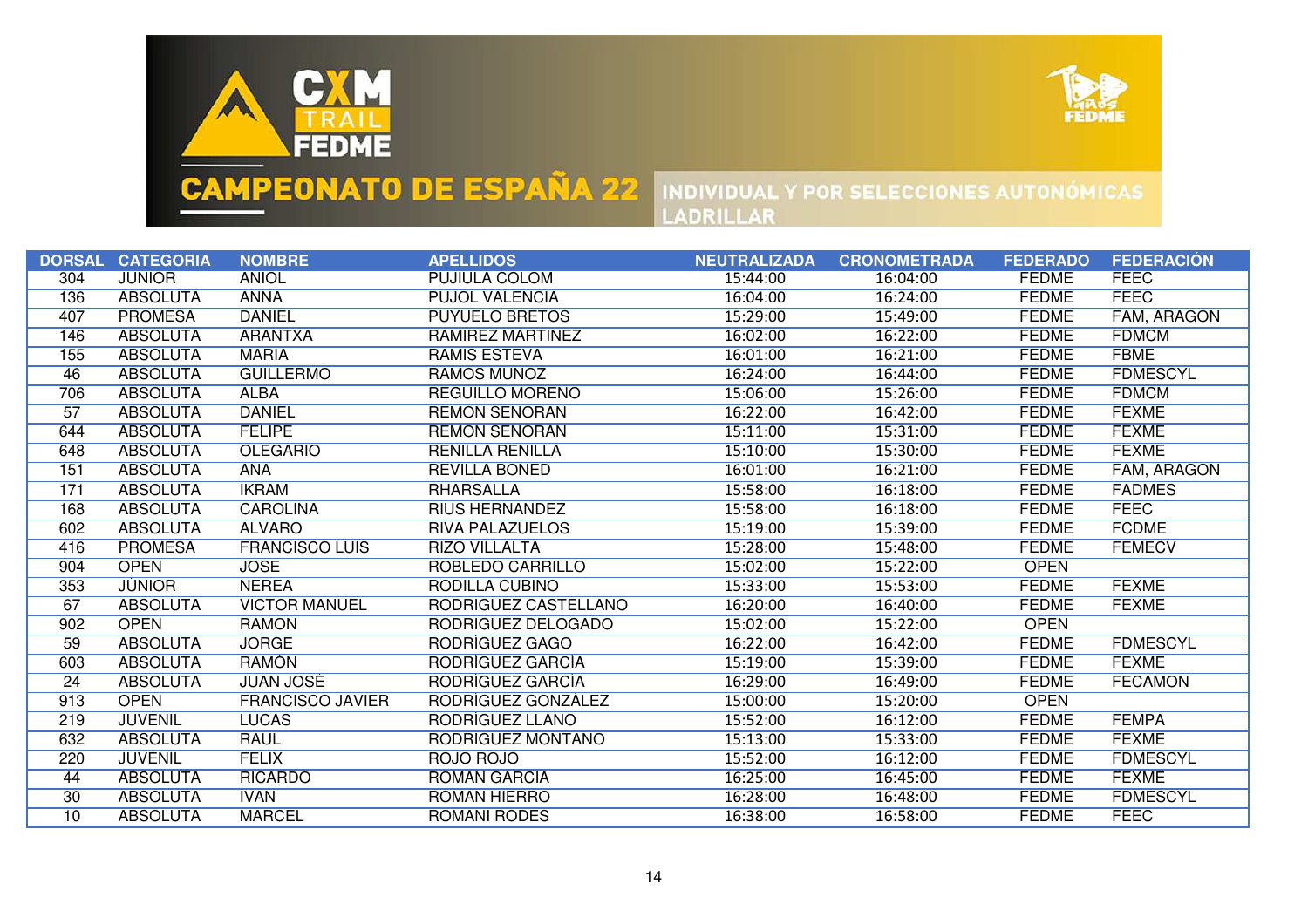



|                 | <b>DORSAL CATEGORIA</b>    | <b>NOMBRE</b>            | <b>APELLIDOS</b>         | <b>NEUTRALIZADA</b> | <b>CRONOMETRADA</b> | <b>FEDERADO</b>    | <b>FEDERACIÓN</b> |
|-----------------|----------------------------|--------------------------|--------------------------|---------------------|---------------------|--------------------|-------------------|
| 801             | <b>AUTONÓMICO</b>          | <b>ZEUS</b>              | ROMERO CALERO            | 15:05:00            | 15:25:00            | <b>AUTONÓMICO</b>  |                   |
| 903             | <b>OPEN</b>                | <b>ESTEBAN</b>           | <b>RUANO SANCHON</b>     | 15:02:00            | 15:22:00            | <b>OPEN</b>        |                   |
| 361             | <b>JÜNIOR</b>              | <b>MARIA</b>             | RUIZ ALVAREZ             | 15:32:00            | 15:52:00            | <b>FEDME</b>       | <b>FADMES</b>     |
| 804             | <b>AUTONÓMICO</b>          | <b>JOSE MANUEL</b>       | RUIZ CORTIJO             | 15:05:00            | 15:25:00            | <b>AUTONÓMICO</b>  |                   |
| 914             | <b>OPEN</b>                | <b>JAVIER</b>            | <b>RUIZ MATA</b>         | 15:00:00            | 15:20:00            | <b>OPEN</b>        |                   |
| $\overline{13}$ | <b>ABSOLUTA</b>            | <b>ROBERTO</b>           | <b>RUIZ REVUELTA</b>     | 16:36:00            | 16:56:00            | <b>FEDME</b>       | <b>FCDME</b>      |
| 111             | <b>ABSOLUTA</b>            | <b>INGRID</b>            | <b>RUIZ SANCHEZ</b>      | 16:14:00            | 16:34:00            | <b>FEDME</b>       | <b>FEMECV</b>     |
| 211             | <b>JUVENIL</b>             | <b>BELTRAN</b>           | <b>RUIZ TRUJILLO</b>     | 15:55:00            | 16:15:00            | <b>FEDME</b>       | <b>FADMES</b>     |
| $\overline{2}$  | <b>ABSOLUTA</b>            | <b>PERE</b>              | <b>RULLAN ESTARELLES</b> | 16:40:00            | 17:00:00            | <b>FEDME</b>       | <b>FEEC</b>       |
| 115             | <b>ABSOLUTA</b>            | <b>CLAUDIA</b>           | <b>SABATA FONT</b>       | 16:14:00            | 16:34:00            | <b>FEDME</b>       | <b>FEEC</b>       |
| 660             | <b>ABSOLUTA</b>            | <b>JOSE ANTONIO</b>      | SALGADO MANGAS           | 15:08:00            | 15:28:00            | <b>FEDME</b>       | <b>FNDME</b>      |
| 1112            | <b>MEDIO KV HURI MATEO</b> |                          | <b>SALGADO RODRIGUEZ</b> | 16:30:00            | 17:00:00            | <b>PROMOCIONAL</b> |                   |
| 37              | <b>ABSOLUTA</b>            | <b>HODEI</b>             | <b>SAMANIEGO BOUSO</b>   | 16:26:00            | 16:46:00            | <b>FEDME</b>       | <b>EMF-FVM</b>    |
| 710             | <b>ABSOLUTA</b>            | <b>MARÍA DEL ROSARIO</b> | <b>SÁNCHEZ ANTÓN</b>     | 15:06:00            | 15:26:00            | <b>FEDME</b>       | <b>FCDME</b>      |
| 1203            | <b>OPEN</b>                | <b>FRANCISCO</b>         | <b>SANCHEZ CABALLERO</b> | 16:43:00            | 17:03:00            | <b>OPEN</b>        |                   |
| 810             | <b>AUTONOMICO</b>          | <b>JUAN CARLOS</b>       | SÁNCHEZ CARRASCO         | 15:04:00            | 15:24:00            | <b>FEDME</b>       | <b>FEXME</b>      |
| 408             | <b>PROMESA</b>             | <b>HECTOR</b>            | <b>SANCHEZ GARCIA</b>    | 15:29:00            | 15:49:00            | <b>FEDME</b>       | <b>FCDME</b>      |
| 662             | <b>ABSOLUTA</b>            | <b>MIQUEL MIVASAGO</b>   | SÁNCHEZ GONZÁLEZ         | 15:07:00            | 15:27:00            | <b>FEDME</b>       | <b>FEEC</b>       |
| 261             | <b>JUVENIL</b>             | <b>MARTA</b>             | <b>SÁNCHEZ HARO</b>      | 15:45:00            | 16:05:00            | <b>FEDME</b>       | <b>FADMES</b>     |
| 165             | <b>ABSOLUTA</b>            | AMADA DE JESUS           | <b>SANCHEZ RIVERO</b>    | 15:59:00            | 16:19:00            | <b>FEDME</b>       | <b>FECAMON</b>    |
| 108             | <b>ABSOLUTA</b>            | <b>VERONICA</b>          | SANCHEZ ROMERO           | 16:16:00            | 16:36:00            | <b>FEDME</b>       | <b>FDMESCYL</b>   |
| 808             | <b>AUTONÓMICO</b>          | <b>JUAN CARLOS</b>       | <b>SÁNCHEZ SÁNCHEZ</b>   | 15:04:00            | 15:24:00            | <b>AUTONÓMICO</b>  |                   |
| 461             | <b>PROMESA</b>             | <b>BEATRIZ</b>           | SANCHEZ ZAMBRANA         | 15:20:00            | 15:40:00            | <b>FEDME</b>       | <b>FADMES</b>     |
| 463             | <b>PROMESA</b>             | <b>ZOE</b>               | <b>SANLLEHY SELLART</b>  | 15:20:00            | 15:40:00            | <b>FEDME</b>       | <b>FEEC</b>       |
| $\overline{22}$ | <b>ABSOLUTA</b>            | <b>PABLO</b>             | <b>SANTOS MARTIN</b>     | 16:29:00            | 16:49:00            | <b>FEDME</b>       | <b>FDMESCYL</b>   |
| 907             | <b>OPEN</b>                | <b>JUAN MANUEL</b>       | <b>SANTOS NAHARRO</b>    | 15:01:00            | 15:21:00            | <b>OPEN</b>        |                   |
| 147             | <b>ABSOLUTA</b>            | <b>RAQUEL</b>            | SANTOVEÑA CRESPO         | 16:02:00            | 16:22:00            | <b>FEDME</b>       | <b>FEMPA</b>      |
| 8               | <b>ABSOLUTA</b>            | <b>DANIEL</b>            | <b>SANZ SANFRUCTUOSO</b> | 16:38:00            | 16:58:00            | <b>FEDME</b>       | <b>FDMESCYL</b>   |
| 137             | <b>ABSOLUTA</b>            | <b>NATALIA</b>           | <b>SANZ ZAMORA</b>       | 16:04:00            | 16:24:00            | <b>FEDME</b>       | <b>FDMCM</b>      |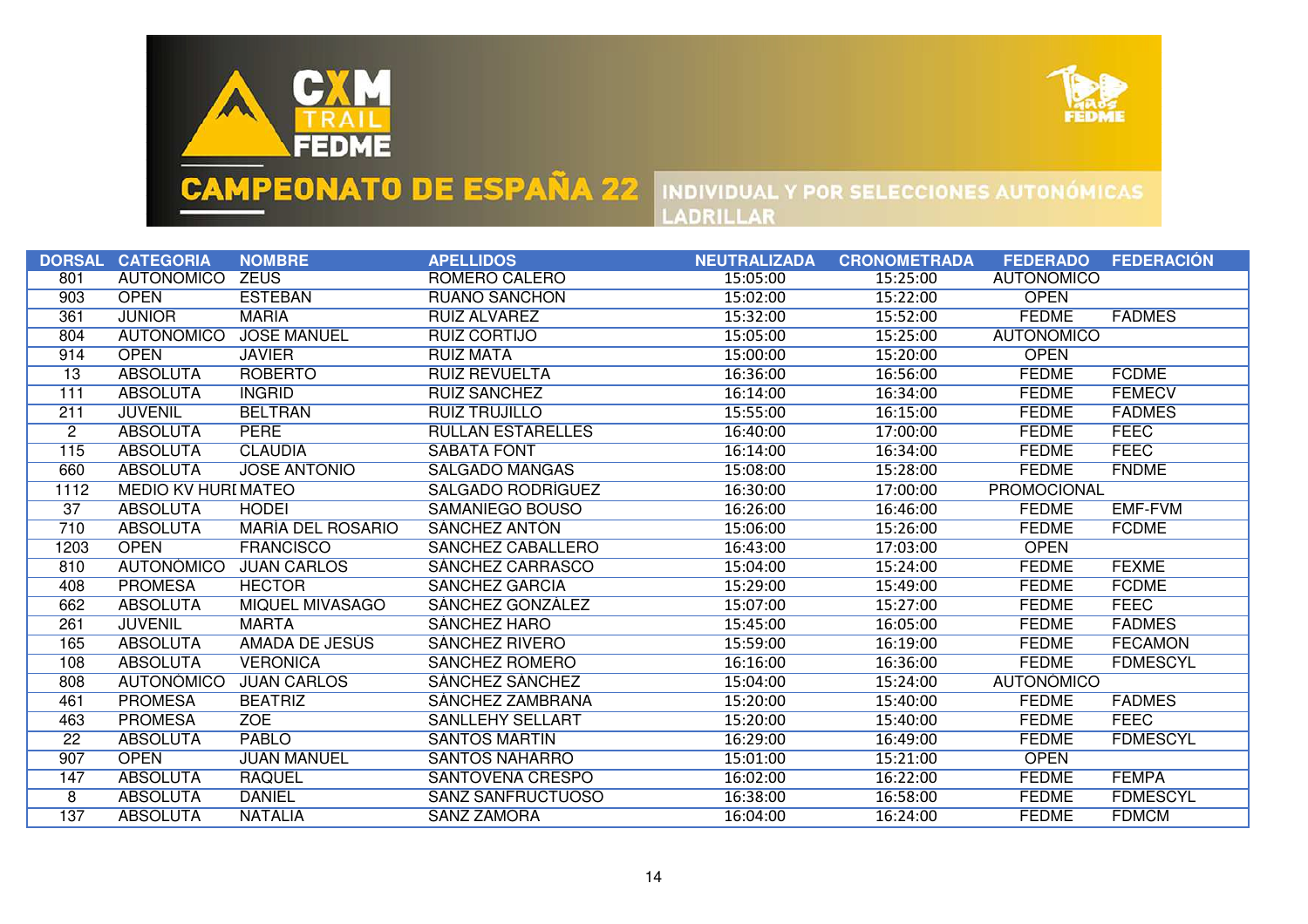



|      | DORSAL CATEGORIA          | <b>NOMBRE</b>           | <b>APELLIDOS</b>         | <b>NEUTRALIZADA</b> | <b>CRONOMETRADA</b> | <b>FEDERADO</b>    | <b>FEDERACIÓN</b> |
|------|---------------------------|-------------------------|--------------------------|---------------------|---------------------|--------------------|-------------------|
| 462  | <b>PROMESA</b>            | <b>AINA</b>             | <b>SASTRE COLL</b>       | 15:20:00            | 15:40:00            | <b>FEDME</b>       | <b>FBME</b>       |
| 109  | <b>ABSOLUTA</b>           | <b>EVA</b>              | SAYAGO ZAMBRANO          | 16:16:00            | 16:36:00            | <b>FEDME</b>       | <b>FADMES</b>     |
| 60   | <b>ABSOLUTA</b>           | <b>EMILI</b>            | <b>SELLÉS SEGUI</b>      | 16:22:00            | 16:42:00            | <b>FEDME</b>       | <b>FEMECV</b>     |
| 1202 | <b>ABSOLUTA</b>           | <b>LUIS</b>             | SEQUI MUÑOZ              | 16:43:00            | 17:03:00            | <b>FEDME</b>       | <b>FEXME</b>      |
| 628  | <b>ABSOLUTA</b>           | <b>RAUL</b>             | <b>SERENA MIRADA</b>     | 15:14:00            | 15:34:00            | <b>FEDME</b>       | <b>FERIMON</b>    |
| 615  | <b>ABSOLUTA</b>           | <b>EDUARDO</b>          | <b>SERRANO IZQUIERDO</b> | 15:17:00            | 15:37:00            | <b>FEDME</b>       | <b>FEXME</b>      |
| 465  | <b>PROMESA</b>            | <b>EVA</b>              | <b>SIERRAS CODINA</b>    | 15:20:00            | 15:40:00            | <b>FEDME</b>       | <b>FEMECV</b>     |
| 645  | <b>ABSOLUTA</b>           | <b>ESTEBAN</b>          | <b>SOLER OLLERO</b>      | 15:11:00            | 15:31:00            | <b>FEDME</b>       | <b>FEXME</b>      |
| 623  | <b>ABSOLUTA</b>           | <b>FRANCISCO JAVIER</b> | <b>SOTES AUTOR</b>       | 15:15:00            | 15:35:00            | <b>FEDME</b>       | <b>FEXME</b>      |
| 636  | <b>ABSOLUTA</b>           | <b>ENRIQUE</b>          | <b>SUAREZ DIAZ</b>       | 15:12:00            | 15:32:00            | <b>FEDME</b>       | <b>FGM</b>        |
| 319  | <b>JUNIOR</b>             | <b>MARCOS</b>           | <b>SUAREZ RODRIGO</b>    | 15:41:00            | 16:01:00            | <b>FEDME</b>       | <b>FEMPA</b>      |
| 451  | <b>PROMESA</b>            | <b>NURIA</b>            | <b>TARRAGO CLOP</b>      | 15:22:00            | 15:42:00            | <b>FEDME</b>       | <b>FEEC</b>       |
| 113  | <b>ABSOLUTA</b>           | <b>ANA</b>              | <b>TAUSTE GALERA</b>     | 16:14:00            | 16:34:00            | <b>FEDME</b>       | <b>FEMECV</b>     |
| 354  | <b>JUNIOR</b>             | <b>RITA</b>             | TÉLLEZ PORRAS            | 15:33:00            | 15:53:00            | <b>FEDME</b>       | <b>FADMES</b>     |
| 335  | <b>JUNIOR</b>             | <b>ALVAR</b>            | TERRAZAS CATALINA        | 15:38:00            | 15:58:00            | <b>FEDME</b>       | <b>FDMESCYL</b>   |
| 909  | <b>OPEN</b>               | <b>ALBERTO</b>          | TERRON MORENO            | 15:01:00            | 15:21:00            | <b>OPEN</b>        |                   |
| 106  | <b>ABSOLUTA</b>           | <b>CRISTINA</b>         | <b>TRUJILLO</b>          | 16:16:00            | 16:36:00            | <b>FEDME</b>       | <b>FGM</b>        |
| 629  | <b>ABSOLUTA</b>           | MIGUEL ANGEL            | TRUJILLO ALBENDIN        | 15:14:00            | 15:34:00            | <b>FEDME</b>       | <b>FADMES</b>     |
| 301  | <b>JUNIOR</b>             | <b>AITOR</b>            | <b>UGARTE ERIZ</b>       | 15:44:00            | 16:04:00            | <b>FEDME</b>       | <b>EMF-FVM</b>    |
| 117  | <b>ABSOLUTA</b>           | <b>AINARA</b>           | URIBARRI MARTINEZ        | 16:12:00            | 16:32:00            | <b>FEDME</b>       | <b>EMF-FVM</b>    |
| 152  | <b>ABSOLUTA</b>           | <b>AINARA</b>           | URRUTIA YURREBASO        | 16:01:00            | 16:21:00            | <b>FEDME</b>       | <b>EMF-FVM</b>    |
| 45   | <b>ABSOLUTA</b>           | <b>LUCIO</b>            | <b>VALVERDE AREVALO</b>  | 16:25:00            | 16:45:00            | <b>FEDME</b>       | <b>FDMCM</b>      |
| 153  | <b>ABSOLUTA</b>           | <b>ELISABET</b>         | <b>VAQUERO CASARES</b>   | 16:01:00            | 16:21:00            | <b>FEDME</b>       | <b>FEXME</b>      |
| 607  | <b>ABSOLUTA</b>           | <b>BORJA</b>            | <b>VARELA PAZ</b>        | 15:18:00            | 15:48:00            | <b>FEDME</b>       | <b>FGM</b>        |
| 1002 | <b>MEDIO KV HURIJAIME</b> |                         | <b>VAZQUEZ MARTIN</b>    | 16:40:00            | 17:02:00            | <b>PROMOCIONAL</b> |                   |
| 633  | <b>ABSOLUTA</b>           | <b>RICARDO</b>          | <b>VELA DOMINGUEZ</b>    | 15:13:00            | 15:33:00            | <b>FEDME</b>       | <b>FEXME</b>      |
| 204  | <b>JUVENIL</b>            | <b>FABIAN</b>           | <b>VENERO</b>            | 15:57:00            | 16:17:00            | <b>FEDME</b>       | <b>FGM</b>        |
| 25   | <b>ABSOLUTA</b>           | <b>OSCAR</b>            | <b>VERGEL RODRIGO</b>    | 16:29:00            | 16:49:00            | <b>FEDME</b>       | <b>FEXME</b>      |
| 221  | <b>JUVENIL</b>            | <b>SERGIO</b>           | <b>VILAR CAÑADA</b>      | 15:51:00            | 16:11:00            | <b>FEDME</b>       | <b>FEMECV</b>     |